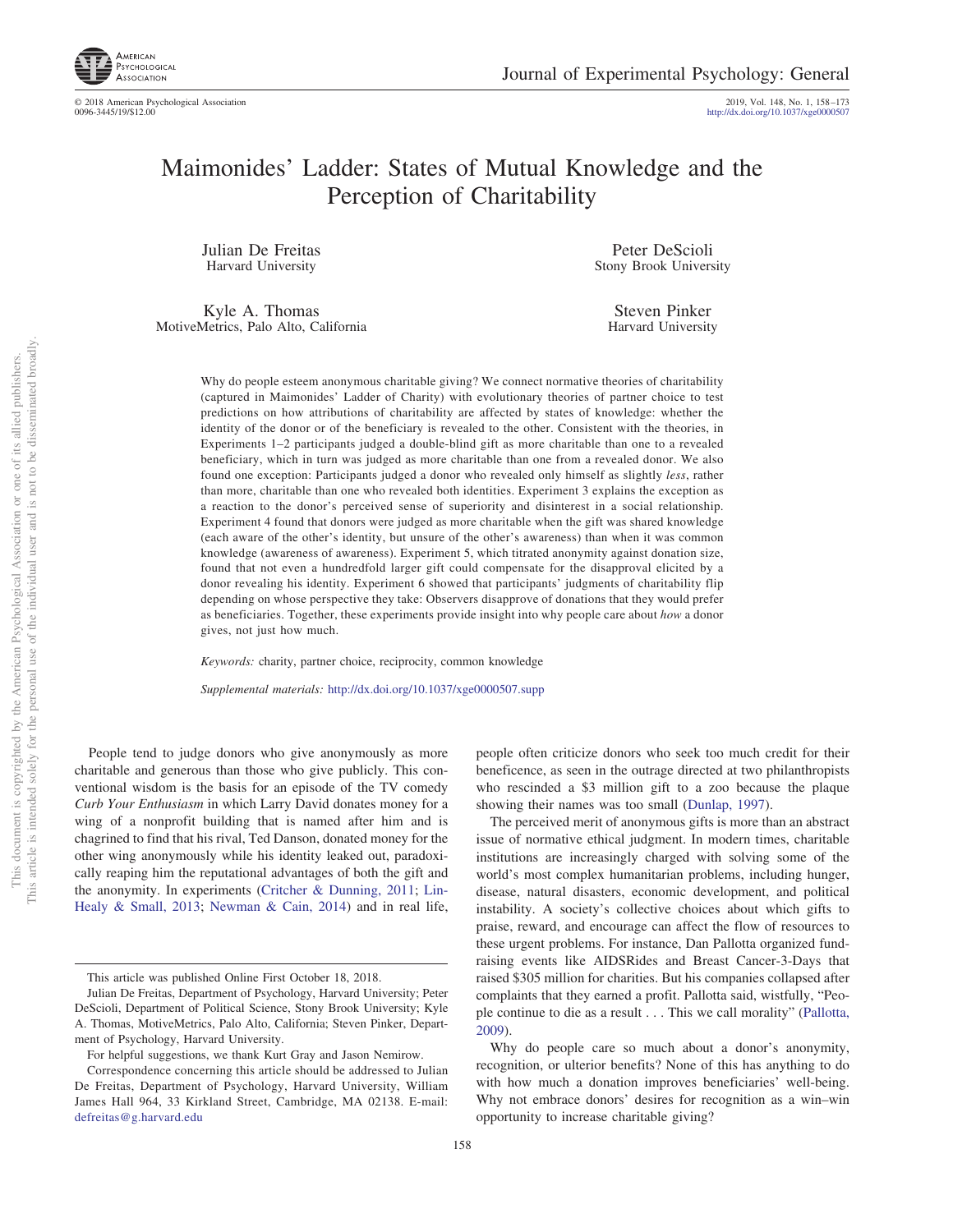## **A Ladder of Charity**

Deepening the puzzle is the fact that people not only distinguish anonymous from public gifts, but also appear to make finer distinctions based on the mutual knowledge of the donor and beneficiary. A famous example comes from the 12th-century Jewish philosopher Maimonides, who laid out a ladder of charitable giving (*tzedakah*, literally "righteousness"). Maimonides put double-blind gifts high on the ladder and common-knowledge gifts near the bottom, interspersed with other rungs based on the donor's motivation and the beneficiary's benefit over the long-term. The Ladder, from most to least charitable, is laid out as follows:

- 1. A donation that enables the beneficiary to escape the need for charity altogether (e.g., giving a gift or interestfree loan to start a business).
- 2. A double-blind donation (e.g., secretly leaving a gift in a courtyard where the poor can privately retrieve it without revealing themselves).
- 3. An anonymous donation to a known beneficiary (e.g., leaving a gift on their doorstep).
- 4. A revealed donation to an unknown beneficiary (e.g., the donor walks and drops money behind them for beneficiaries to pick up unseen).
- 5. A public donation that is given spontaneously (e.g., giving money in person).
- 6. A public donation that is solicited (e.g., granting a request for money).
- 7. A willing but inadequate donation.
- 8. A grudging donation, motivated by pity or guilt.

Maimonides discussed two factors behind the Ladder (Maimonides, 1170/1180): (a) doing good deeds for their own sake rather than for praise or rewards, and (b) minimizing the embarrassment felt by the beneficiary. To illustrate doing charity for its own sake, Maimonides discussed an example in which donors left gifts for the needy in a secret chamber of a temple where beneficiaries could retrieve them in secrecy (Rung 2, double-blind). To illustrate minimizing embarrassment, Maimonides discussed an example in which sages wrapped coins in a scarf slung over their back so that the poor could pick them out without feeling embarrassed (Rung 4, revealed donor/unknown beneficiary).

From Maimonides's time to the present, the knowledge and motivation of the donor have figured prominently in normative theories of the inherent morality of charitable giving. In a 2018 article entitled *True Generosity Involves More Than Just Giving*, for example, the philosopher Christian Miller appears to channel his medieval predecessor by arguing that "virtues such as generosity are complicated. They involve more than just outward behavior. A person's underlying thoughts, feelings and motives matter, too. If those aren't in good shape, then one cannot qualify as a generous person" (Miller, 2018a; see also Miller, 2018b). Yet Miller is aware of the unresolved paradox that these inner feelings, however salient they are to our moral judgments, do not actually feed the hungry or heal the sick, and notes "Generosity is a neglected virtue in academic research in general, and perhaps most of all in philosophy. There have been very few articles on generosity in mainstream philosophy journals since 1975." (Miller, 2018a).

His observation is true of mainstream psychology as well. Here we attempt to fill this gap by examining whether laypeople really do rank different kinds of charitable giving in a hierarchy of states of knowledge like Maimonides' ladder, which we take as the best articulated explication of nonutilitarian factors in ascriptions of charitability. Though we make no normative claims about which acts *truly* deserve to be called charitable or righteous, we seek to explain people's *intuitions* about charitability using evolutionary theories of partner choice and cooperation, which are the most explicit modern scientific explanations of the psychology of generosity.

## **Reciprocity, Partner Choice, and Judgments of Charity**

To an evolutionary biologist, charitable donations are a kind of *altruistic behavior*, defined as instances in which one organism pays a cost to benefit another (Hamilton, 1996; Trivers, 1971, 1985; Wilson, 1975). The problem of altruism has been one of the central issues in evolutionary theory since the 1960s, and was a major topic in classics such as Richard Dawkins' *The Selfish Gene* (Dawkins, 1976; Williams, 1966). The reason is obvious: Natural selection would seem to disfavor acts that benefit another organism at a cost to the actor, yet humans engage in many such acts of altruism, of which the quintessential example is charitable giving.

The standard explanation was offered in Robert Trivers' (1971) groundbreaking article on reciprocal altruism. In direct reciprocity, two cooperative partners can each benefit by exchanging favors, such as grooming each other, alternating child care, or trading surplus goods such as wool for milk (Trivers, 1971). Similarly, altruism can be favored by indirect reciprocity, in which cooperation enhances an individual's reputation, bringing favors from others in the future (Hardy & Van Vugt, 2006; Nowak & Sigmund, 2005; Wu, Balliet, & Van Lange, 2016). But these theories predict that any tendency toward altruistic giving should coevolve with a desire to make the gift *public*. This way, beneficiaries and third parties can easily track who has given, ensuring that giving pays off in the long run by being reciprocated. Yet this appears to be the exact opposite of the esteem people grant to anonymous donors.

We propose that the resolution to this paradox lies in an important corollary to Trivers' theory which he called the problem of "subtle cheating," but which is referred to in recent literature as partner choice. When people face a set of possible cooperative partners who vary in their disposition for generosity, there will be complementary selection pressures for observers to discern those with the greatest dispositional generosity and for potential partners to advertise honest signals of such generosity (Trivers, 1971). This creates a kind of market in which people compete for the best cooperative partners (Barclay, 2016; Baumard, André, & Sperber, 2013; Noë & Hammerstein, 1995; Trivers, 1971). Among a set of potential cooperators in a community, some are more generous than others and hence make for more profitable partners. Specifically, partners vary in how small a profit they are willing to settle for in an exchange, and in their willingness to incur short-term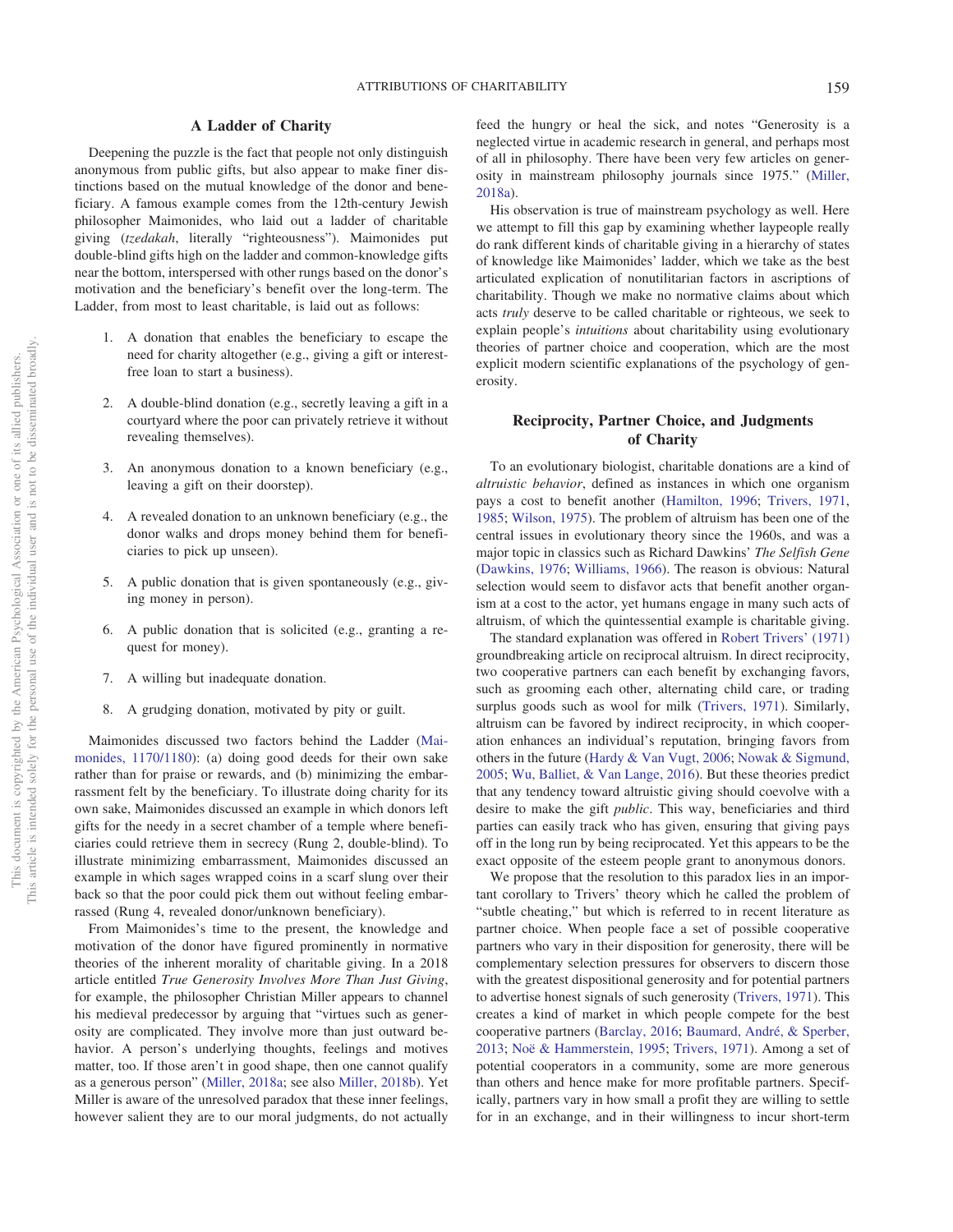losses to cultivate the relationship over the long term (Trivers, 1971). In the search for good partners, an individual is aided by accurately assessing others' underlying generosities, whereas inaccurately assessing others leads to inefficiencies such as sharing precious resources with someone who calculatingly reciprocates the bare minimum (this is what Trivers called "subtle cheating").

The fundamental problem of partner choice may have shaped our judgments of altruism, leading people to judge as most charitable those who deliver the largest benefits and require the least in return. This could elevate donors who give *anonymously*: Because anonymous donors provide benefits with little expectation of favors in return, they show a generous disposition that makes them desirable and profitable cooperative partners. Of course, this entails the paradoxical circumstance in which the identity of an "anonymous" donor is known to at least some observers, as in the *Curb Your Enthusiasm* episode, and the prevalence of such circumstances has long been noted, as in the quotation attributed to Oscar Wilde "The nicest feeling in the world is to do a good deed anonymously—and have somebody find out." Public donors have also displayed generosity, but because they could gain reputation and future favors, it is not clear that they would be as generous when they have little to gain themselves.

The challenge of choosing cooperative partners is closely related to the classic problem of attribution from social psychology (Gilbert & Malone, 1995; Kelley, 1967). When people observe how other individuals behave, they attribute the behavior in varying degrees to the actor's underlying disposition, to the external circumstances, or to an interaction between them. Partner choice theory predicts that this process will be particularly engaged when observers learn of actors *giving resources to others*, which prompts them to assess the donor's underlying generous disposition in order to evaluate them as a potential cooperative partner. (Note that this presupposes that people meaningfully vary in charitable disposition, as opposed to generosity being determined completely by the situation or beneficiary.) Importantly, the idea that charitability is an attribution problem predicts that people will prioritize certain *kinds* of cues as reliably indicating a generous disposition. *How* a donor gives is a particularly informative cue, potentially even more informative than the amount of the gift, because it indicates the dispositions that prompted the donor. Individuals who are skilled "judges of character" can leverage their mental-state reasoning to attribute dispositional generosity more accurately, allowing them to choose the most rewarding partners. In short, the theory of reciprocal altruism with its partner choice corollary can explain *why* people attribute greater generosity to donors who provide less knowledge of their gifts.

The partner choice hypothesis for judgments of charitability is distinct from several major alternatives. First, as mentioned, traditional reciprocity theories are rooted in reputation, which promotes cooperation rather than diminishing it, so these models straightforwardly predict that people will prefer transparent and public donations to help them keep track of cooperators—which is flatly at odds with people's praise for anonymous donors. Second, although classic attribution theories address how people infer dispositions (Gilbert & Malone, 1995; Kelley, 1967), they do not specifically predict that these inferences are attuned to the cues that inform people's cooperative strategies.

Finally, an evolutionary approach goes beyond simple rational choice accounts by grounding psychological theories in the evolutionary processes that shaped human social behavior, whether apparently rational or irrational (Cosmides & Tooby, 1994). A simple rational choice theory predicts, for instance, that people should lack strong feelings about the charitability of celebrities they'll never meet, and that they should judge acts of charity based on objective benefits bestowed upon the beneficiary. Indeed, a rational utilitarian should prefer *public* donations, because these incentivize donors to give more, maximizing the benefit to the needy. Evolutionary theories, in contrast, hold that our cognitive and emotional faculties evolved in small-scale societies in which personal favor-trading was essential to fitness and any individual who was seen or mentioned by others was likely to be encountered face-to-face at some point in the future (Krasnow, Delton, Tooby, & Cosmides, 2013). This can explain why humans today are obsessed with judging people's characters, even of people they will never meet, and even when the person's character is irrelevant to their stated goal, in this case philanthropy aimed at alleviating hunger, poverty, or disease.

In short, judgments of charitability might be shaped by psychological systems for choosing the best cooperative partners (Curry & Chesters, 2012; Tooby & Cosmides, 1996; Trivers, 1971). This theory predicts that people are equipped with cognitive systems for detecting and keeping track of cues that indicate a disposition for generosity, including the way a donor gives.

## **The Partner Choice Hypothesis and States of Knowledge**

We hypothesize that people's judgments about a donor's charitability indeed fall into a hierarchy, as Maimonides suggested, because our intuitions of righteousness are related to assessments of cooperative partners. Specifically, a subset of the rungs of the Ladder of Charity (those based on states of knowledge, the focus of this article) may be related to the theory of partner choice as follows:

#### ● **Rung 2: Anonymous Donor, Unknown Beneficiary**

Double-blind giving is the most diagnostic evidence of dispositional generosity, because the donor has removed the possibility of receiving return favors altogether.

## ● **Rung 3: Anonymous Donor, Known Beneficiary**

If the donor knows the beneficiary but not vice versa (e.g., a gift left on a doorstep), this relieves the beneficiary of an obligation to reciprocate directly. Furthermore, the donor forgoes any reputational benefit that might facilitate indirect reciprocation from third parties. However, unlike Rung 2, such a donor could potentially reveal himself or herself to the beneficiary later to try to call in a favor. This vulnerability may be experienced by the beneficiary in negative emotions like guilt, obligation, and, if made public, lowliness or shame.

#### ● **Rung 4: Public Donor, Unknown Beneficiary**

Such a donor (e.g., one who carries coins in a backpack for the poor to pick out) cannot obligate the beneficiary to reciprocate directly, although the beneficiary could volunteer to do so. Importantly, the beneficiary could tell others about the donor's good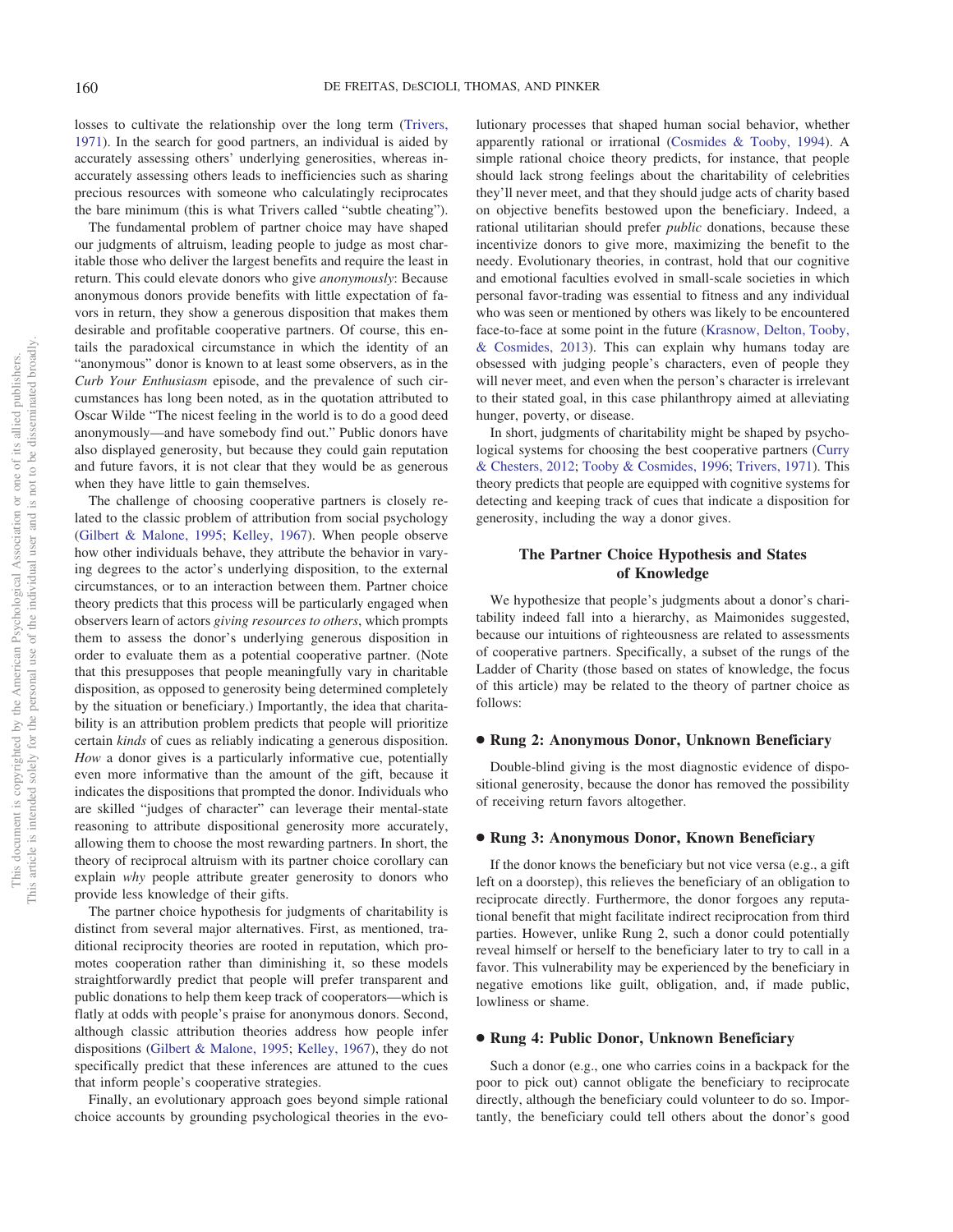deed and improve his or her reputation, leading to indirect reciprocity from others. The possibility of receiving both direct and indirect reciprocity makes this donor seem less charitable than a donor on Rung 3, who can benefit only from direct reciprocity.

#### ● **Rung 5: Public Donor, Known Beneficiary**

When the donor and beneficiary know each other, as when one places money into the other's hand, this creates an obligation for the beneficiary to pay back the donor should the donor need help in the future.1 This is because the donation is *common knowledge*: The donor and beneficiary know each other, they both know that they both know this, and so forth, ad infinitum, a knowledge state that enables coordination and has been shown to have many psychological effects (see, e.g., Chwe, 2001; Thomas, De Freitas, DeScioli, & Pinker, 2016; Thomas, DeScioli, Haque, & Pinker, 2014). In addition to the possibility of direct reciprocity, the donor may improve his or her reputation and thus receive benefits from indirect reciprocity.

In sum, the more that donors can expect to receive favors in return through direct or indirect reciprocity, the less charitable they will appear, because the donors' gift becomes less diagnostic of their underlying disposition for altruism. This evolutionary analysis could explain why the manner of a gift affects people's judgments even when it is irrelevant to the welfare of beneficiaries.

## **The Current Studies**

In all the studies, we present participants with a donation scenario and ask them to judge the charitability of donors who choose to conceal their own identity, the beneficiary's identity, or both. Experiments  $1-4$  use these methods to test whether people's judgments follow the order of the four rungs in the Ladder that differ in states of knowledge in ways identified as relevant by the partner choice hypothesis, particularly, in how they vary in whether knowledge of the act is absent, shared, or common. Across the experiments, we also examine personal and impersonal contexts and cases in which a donor has possible motives for direct and indirect reciprocity, addressing the affective considerations that enter into distinctions among other rungs (such as Rungs 7 and 8). In Experiment 5 we demonstrate the magnitude of the anonymity effect by titrating how much more money a revealed donor has to give than a double-blind donor in order to be judged as equally charitable. And in Experiment 6 we test for a moral hypocrisy effect (Batson & Thompson, 2001) by assessing how judgments of charitability differ between observers and participants in a charitable act.

## **Experiment 1: The Giving Hierarchy in Impersonal Charity**

Experiment 1 investigates the effect of levels of mutual knowledge in how people judge a donor in a typical modern context for charity: helping unknown victims from a distance. Participants read that donors could choose among four ways to give: doubleblind anonymous, receiving a photo of the beneficiary, sending a photo of themselves to the beneficiary, or exchanging photos with the beneficiary. These knowledge states correspond to descending rungs of Maimonides' ladder, and of ulterior motives for altruism according to the partner choice hypothesis. If the ladder reflects attributions of charitability, people should judge the respective donors as most to least charitable accordingly.

## **Method**

All experiments were approved by the Harvard University-Area Committee on the Use of Human Subjects. In all experiments, we recruited participants from the United States through Amazon's Mechanical Turk (MTurk), the online labor crowdsourcing platform, to complete a survey for a small payment (for characteristics of MTurk participants, see Crump, McDonnell, & Gureckis, 2013). In all experiments, sample sizes were chosen in advance to provide at least enough power (.8) to detect medium effect sizes in comparisons between means or percentages. Before data collection began, we decided to exclude participants who incorrectly answered any comprehension questions (provided in the online supplemental materials). Previous research found that excluding participants in online studies who fail comprehension checks can reduce noise in responses due to inattention (Thomas & Clifford, 2017). In Experiment 1, 39 participants failed at least one comprehension question, yielding a final sample of  $n = 358$ <sup>2</sup>

Participants read about how four donors decided to give money after receiving an advertisement:

A group of people all receive a letter from a charity company, asking them to make a \$50 donation. The letter explains that their donation will go toward helping a poor family of hurricane victims in the local community. The company offers each person the following four donation choices:

- (1) They can donate anonymously, such that the family will never know who the donor is, and the donor will never know who the family is.
- (2) The donor receives an envelope containing a photo of the family they are donating to, and will thus know who the family is; but, the family will never know who the donor is.
- (3) The family receives an envelope containing a photo of the donor, and will thus know who the donor is; but, the donor will never know who the family is.
- (4) Both the donor and the family receive an envelope containing both a photo of the donor and a photo of the family. In other words, the donor will know who the family is and the family will know who the donor is, and both the donor and the family will know that they each know who the other is.

We designed these options to reflect four ways to give: doubleblind; donor receives photo, that is, anonymous donor, known beneficiary; donor sends photo, that is, known donor and unknown beneficiary; and donor exchanges photos, that is, donor and beneficiary have common knowledge of the gift. These options correspond with Maimonides' Rungs 2–5, respectively.

<sup>&</sup>lt;sup>1</sup> As in the opening scene of *The Godfather*, in which Vito Corleone says to a supplicant "Someday, and that day may never come, I'll call upon you to do a service for me. But until that day, accept this justice as a gift on my daughter's wedding day." (Ruddy & Coppola, 1972).

 $<sup>2</sup>$  Due to a technical error, we did not collect demographics for Experi-</sup> ments 1-4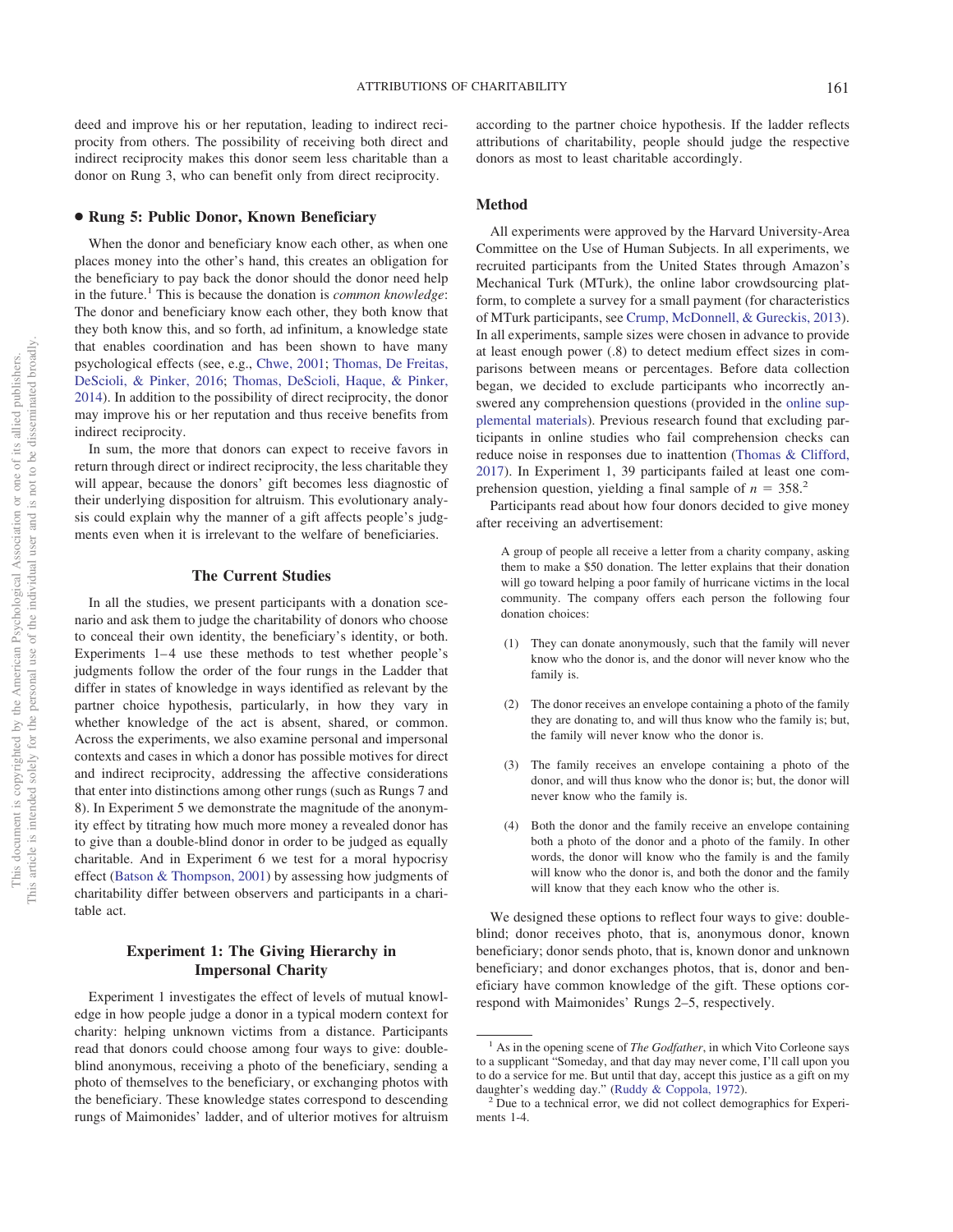Participants then read about four donors (Joe, Brian, Mike, and Charles) who each chose a different option; the donors were presented on separate pages in a random order. For each donor, participants rated: how charitable they thought the donor was, the donor's likelihood of donating again, the beneficiary's gratitude, and the beneficiary's embarrassment about receiving the charity (the questions were always presented in the same order). For example: *How genuinely charitable do you think Joe is?*  $(0 = \text{very})$ *selfish, 100* = *very charitable*). Finally, participants answered four multiple-choice comprehension questions and provided basic demographic information. We focus the analysis on the two items about the donor to test the main hypotheses about judgments of charity.

Thus, Experiment 1 has a 2 (Donor Receives Photo: yes, no)  $\times$ 2 (Donor Sends Photo: yes, no) within-subject design, based on which photos were received and/or sent by the donor.<sup>3</sup> We first use a  $2 \times 2$  ANOVA to analyze whether these forms of knowledge affect participants' perceptions of charity. Then, we conduct planned comparisons between adjacent levels of the charitability ladder, which postulates four levels of increasingly diagnostic cues of dispositional generosity. Specifically, we compare double-blind versus receive photo, receive photo versus send photo, and send photo versus exchange photos. (For similar analyses of knowledge levels, see Thomas et al., 2016; Thomas et al., 2014.)

## **Results and Discussion**

Table 1 reports  $2 \times 2$  ANOVAs showing a significant interaction and a main effect of send photo for both measures of charitability. We follow these up with planned comparisons for each measure (see Table 2).

**Charitability.** Participants rated the donor who gave doubleblind as more charitable than the donor who received the beneficiary's photo. They rated the donor who received the beneficiary's photo as more charitable than the donor who sent his photo. However, they rated the donor who sent his photo as *less* charitable than the donor who exchanged photos (Figure 1 and Table 2)—an exception to the ordering of the charitability ladder, which the participants otherwise followed.

#### Table 1

*2* " *2 ANOVA for Ratings of Donor Charitability and Likelihood of Donating Again in Experiments 1–3*

|                                  | Charitability | Likelihood of<br>donating again |            |                  |
|----------------------------------|---------------|---------------------------------|------------|------------------|
| Experimental condition           | F             | $\eta_{\rm p}^2$                | F          | $\eta_{\rm p}^2$ |
| E1 Impersonal Charity            |               |                                 |            |                  |
| Receive photo                    | 0.2           | .00                             | 0.2        | .00.             |
| Send photo                       | $141.0***$    | .09                             | $70.8***$  | .05              |
| Receive $\times$ Send (Exchange) | $43.2***$     | .03                             | $15.7***$  | .01              |
| E <sub>2</sub> Personal Charity  |               |                                 |            |                  |
| Receive photo                    | $4.1*$        | 00                              | $4.5***$   | .00.             |
| Send photo                       | $200.0***$    | .14                             | $196.5***$ | .14              |
| Receive $\times$ Send (Exchange) | $18.0***$     | .01                             | $14.8***$  | .01              |
| E3 Relationship and Status       |               |                                 |            |                  |
| Receive photo                    | 3.5           | .01                             | $4.4*$     | .02              |
| Send photo                       | $67.3***$     | .19                             | $31.4***$  | .10              |
| Receive $\times$ Send (Exchange) | 3.3           | .01                             | 0.0        | .00.             |

 $p < .05.$  \*\*\*  $p < .001.$ 

**Likelihood of donating again.** Participants rated the donor who gave double-blind as more likely to donate again than the donor who received the beneficiary's photo. They rated the donor who received the beneficiary's photo as more likely to donate again than the donor who sent his photo. However, paralleling the charitability ratings, they rated the donor who sent his photo as *less* likely to donate again than the donor who exchanged photos (Figure 1 and Table 2). Once again, these results follow the ordering of the charitability ladder with the exception that exchanging photos and thereby generating common knowledge was perceived as more charitable than the donor sending his photo and thereby revealing his identity unilaterally.

For this experiment and Experiments 2 and 4, we report data on ratings of the beneficiary's gratitude and embarrassment in the online supplemental materials.

These results confirm that evaluations of a donor's charitability depend on the state of knowledge that the donor opts for when making a donation. Donors who gave double-blind were rated as more charitable than donors who received a photo, who in turn were rated as much more charitable than donors who sent their photo. In general, a donor forfeited the greatest impression of charitability by sending a photo. This is consistent with the hypothesis that a donor who reveals his or her identity comes across as motivated, at least in part, by reputation.

However, donors who opted to send their photos but not receive one from the beneficiary were seen as slightly *less* charitable than those who exchanged photos, violating the order of the charitability hierarchy. The unexpected finding that exchanging photos did not reduce the donor's perceived charitability, as it might have if common knowledge obligated the beneficiary to reciprocate, suggests that some psychological factor in addition to direct and indirect reciprocity affects attributions of charitability. We will explore this factor in subsequent experiments.

## **Experiment 2: Personal Context**

Experiment 1 presented scenarios involving donations to strangers. Yet such scenarios, which depend on a formal institution mediating the donation, is a far cry from the face-to-face communities of our ancestral ecology. Such a discrepancy may explain the divergence between our results and the predictions laid out by the partner choice hierarchy (Hagen & Hammerstein, 2006; Krasnow et al., 2013). Experiment 2 investigated charitable donations in a more personal context, in which the donor and beneficiary live in the same community and know each other. An observer might be more sensitive to a donor's potential motives for direct and indirect reciprocity when the donor gives to people with whom he or she regularly interacts in a local community, because the donor will have more opportunities to receive: (a) an exchange of favors from the people he helps (direct reciprocity); and (b) favors from third parties in the community who have heard of the donor's good reputation (indirect reciprocity). If so, exchanging photos should especially be seen as obligating the beneficiary to repay the favor,

<sup>&</sup>lt;sup>3</sup> With this  $2 \times 2$  design, we do not imply that exchanging photos is simply a combination of sending and receiving photos. Conceptually, the donor who exchanges photos creates common knowledge of the gift, which is a distinct category from the two kinds of private knowledge created when only one photo is shared.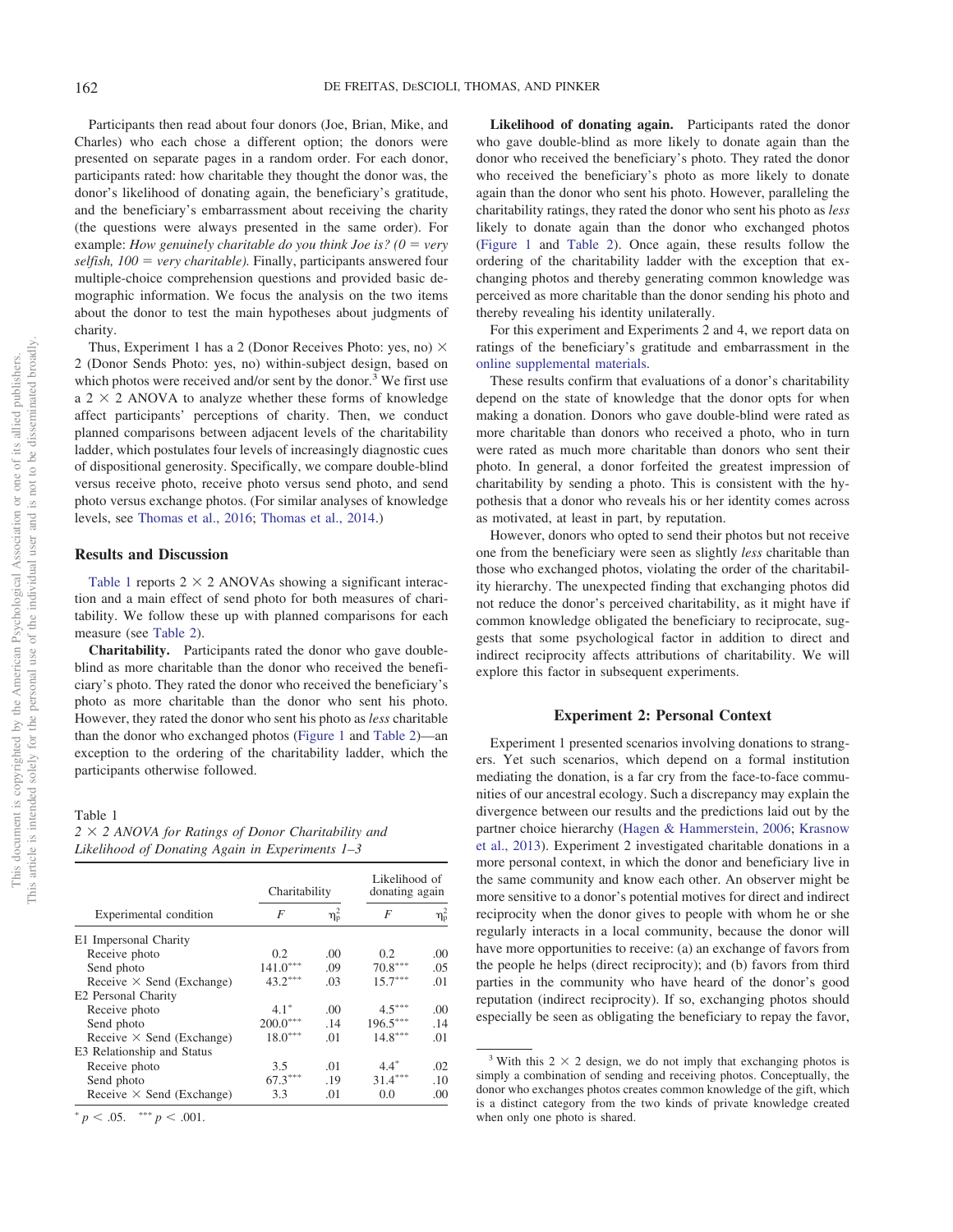|                            |                  |      | Charitability         | Likelihood of donating again |                  |      |                       |                |
|----------------------------|------------------|------|-----------------------|------------------------------|------------------|------|-----------------------|----------------|
| Experimental condition     | $\boldsymbol{M}$ | SD   | $\mathfrak{t}$        | $\overline{d}$               | $\boldsymbol{M}$ | SD   | t                     | $\overline{d}$ |
| E1 Impersonal Charity      |                  |      |                       |                              |                  |      |                       |                |
| Double-blind               | 86.5             | 15.4 | $8.0^{\ast\ast\ast}$  | .60                          | 80.0             | 19.0 | $4.2***$              | .32            |
| Receive photo              | 79.3             | 17.7 | $9.6***$              | .72                          | 76.3             | 17.8 | $8.1***$              | .61            |
| Send photo                 | 67.7             | 22.8 | $6.1^{\mathrm{a***}}$ | .46                          | 66.9             | 22.2 | $4.6^{\mathrm{a***}}$ | .35            |
| Exchange photos            | 73.9             | 20.1 |                       |                              | 71.6             | 20.2 |                       |                |
| E2 Personal Charity        |                  |      |                       |                              |                  |      |                       |                |
| Double-blind               | 89.5             | 13.5 | $8.9***$              | .72                          | 86.0             | 16.0 | $8.1^{\ast\ast\ast}$  | .66            |
| Receive photo              | 82.7             | 17.1 | $11.1***$             | .90                          | 79.1             | 17.5 | $11.1***$             | .90            |
| Send photo                 | 69.6             | 22.6 | $2.5^{a**}$           | .21                          | 65.6             | 23.4 | $2.0^{a*}$            | .16            |
| Exchange photos            | 72.0             | 21.1 |                       |                              | 67.5             | 21.9 |                       |                |
| E3 Relationship and Status |                  |      |                       |                              |                  |      |                       |                |
| Double-blind               | 90.1             | 14.6 | $3.2***$              | .55                          | 82.0             | 19.7 | 1.6                   | .27            |
| Receive photo              | 81.8             | 15.3 | $4.7***$              | .80                          | 77.1             | 17.7 | $2.6***$              | .44            |
| Send photo                 | 67.9             | 19.5 | 0.0                   | .01                          | 68.5             | 21.0 | 1.5                   | .24            |
| Exchange photos            | 67.6             | 22.6 |                       |                              | 62.9             | 25.1 |                       |                |
| E4 Shared Knowledge Versus |                  |      |                       |                              |                  |      |                       |                |
| Common Knowledge           |                  |      |                       |                              |                  |      |                       |                |
| Double-blind               | 88.0             | 14.1 | $2.7***$              | .50                          | 83.1             | 15.7 | $1.9*$                | .37            |
| Optional photos            | 80.3             | 16.6 | $2.6***$              | .47                          | 77.0             | 17.7 | $2.4***$              | .44            |
| Exchange photos            | 71.3             | 21.6 |                       |                              | 68.2             | 21.9 |                       |                |

Table 2 *Ratings of Donor Charitability and Likelihood of Donating Again, Experiments 1–5*

*Note*. The *t*-statistics and effect sizes are from the tests comparing each condition with the one below it (hence, the fourth row is empty for each experiment). The tests were paired comparisons for Experiments 1 and 2, and independent-sample *t*-tests for Experiments 3–4. Sample sizes for the tests were  $n = 358$  and 307 for Experiments 1 and 2, respectively; Experiment 3: 64, 76, 66, 86; Experiment 4: 54, 66, 61. <sup>a</sup> Indicates that the difference is in the opposite direction from the charitability ladder.

 $p < .05.$   $\longrightarrow^* p < .01.$   $\longrightarrow^* p < .001.$ 

and observers may now judge that the donor's motives are mostly driven by reciprocity, bringing their judgments into complete, rather than partial, alignment with the charitability ladder and the partner choice hypothesis.

## **Method**

After excluding 80 participants who made errors on the comprehension questions, we end up with a sample of 307 participants. The procedure was the same as in Experiment 1 except for the following changes. The vignette described a personal setting in which everyone in the community already knew everyone else:

Ashborne is a small town where everyone knows each other. During one year, a dozen of the houses were seriously flooded. A townsperson started collecting donations to help the families who were affected, and because all the families know each other, he offered donors several ways to give:...

We further clarified that "In all cases, the family is also informed about which option their donor has chosen," (but not the donor's identity, unless the donor chose to reveal it). In addition to the questions asked in Experiment 1 (donor charitability, donor's likelihood of donating again, beneficiary gratitude, and beneficiary embarrassment), we added two questions at the end about the donor's motivations by direct and indirect reciprocity, respectively: "*How much do you think* [name] *was motivated to give by a desire to improve his reputation with the family? How much do you think* [name] *was motivated to give by a desire to improve his reputation with the broader community*?" Finally, we added a comprehension item about the personal context, specifically

whether the community was a big city, medium-sized town, or small town.

## **Results and Discussion**

Table 1 reports the  $2 \times 2$  ANOVAs showing a significant interaction and main effects of send photo and receive photo for both donor measures. We follow these up with planned comparisons for each measure.

The patterns of ratings of charitability and likelihood of donating again were similar to those in Experiment 1, in which the context was impersonal (Figure 2, Table 2). We again found that judgments of charitability followed the ordering of the charitability ladder except that participants did not judge the donor who exchanged photos as less charitable than the donor who only sent their own photo, even in this more personal context.

In this experiment, however, ratings of whether the donor was motivated by a desire to improve his reputation with the family and the broader community *did* correspond to all four levels of the charitability ladder (Figure 3, supplemental materials Table S4). Possible explanations for this discrepancy will be tested in Experiment 3.

#### **Follow-Up Experiments 2a and 2b**

In a pair of supplemental Experiments 2a and 2b (see online supplemental materials for full details), we use the same scenarios while adding that the donor had a potential motive for direct reciprocity (E2a) or indirect reciprocity (E2b). In the direct reciprocity case, the donor needed a favor from the beneficiary; in the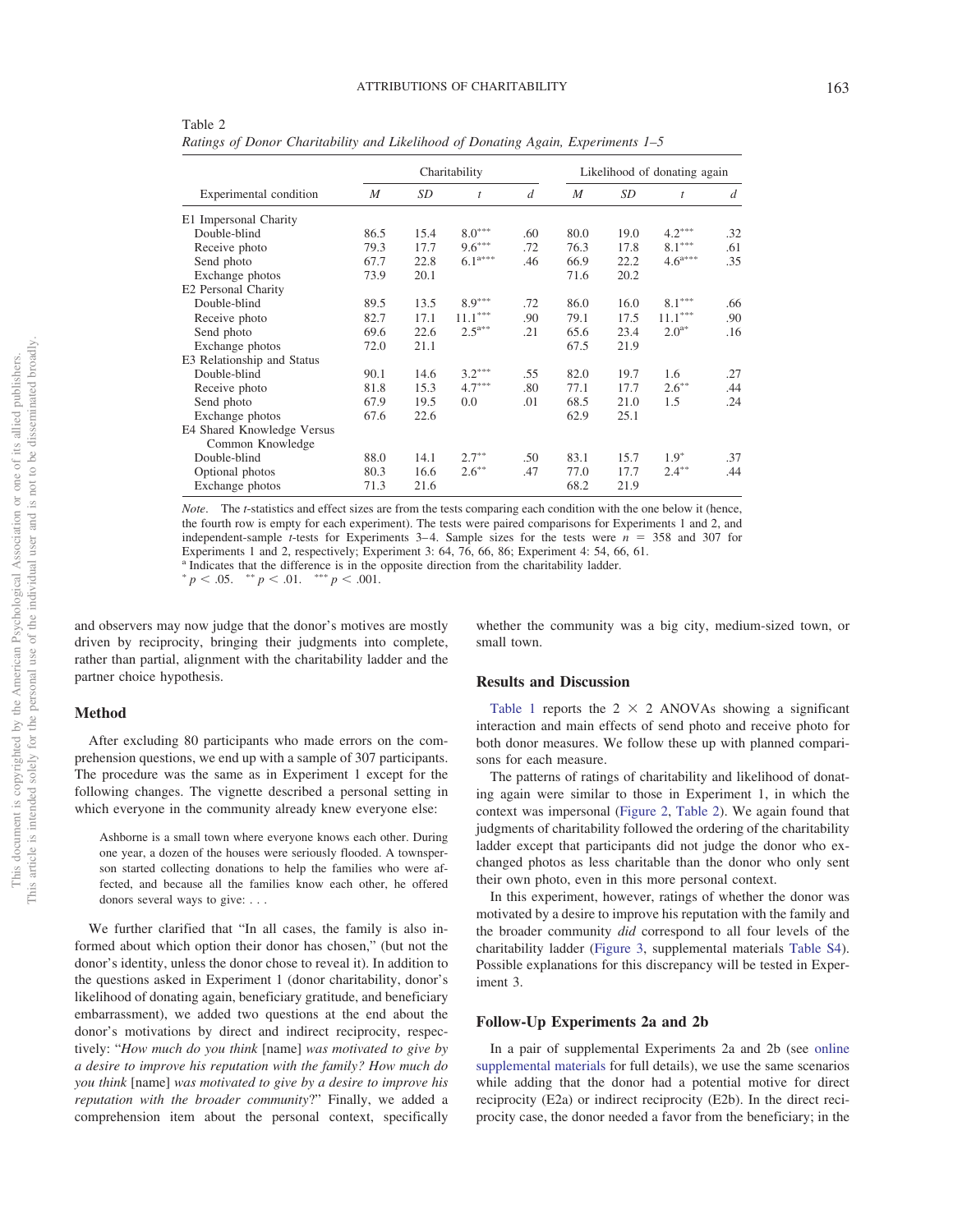This document is copyrighted by the American Psychological Association or one of its allied publishers. This article is intended solely for the personal use of the individual user and is not to be disseminated broadly.

This article is intended solely for the personal use of the individual user and is not to be disseminated broadly. This document is copyrighted by the American Psychological Association or one of its allied publishers.



*Figure 1.* Mean ratings of the donor's charitability and likelihood of donating again in Experiment 1. Error bars are standard errors. See the online article for the color version of this figure.

indirect reciprocity case, he needed a favor from the beneficiary's friends. In addition, these studies had a between-subjects design. We tested whether, in light of explicitly stated self-serving motives, participants judged exchanging photos as less charitable than sending a photo, as predicted by the charitability ladder.



*Figure 2.* Mean ratings of the donor's charitability and likelihood of donating again in Experiment 2. Error bars are standard errors. See the online article for the color version of this figure.



*Figure 3.* Mean ratings of the extent to which the donor was motivated by direct and indirect reciprocity in Experiment 2. Error bars are standard errors. See the online article for the color version of this figure.

Figure 4 shows the main results. Judgments of charitability followed the same pattern as before except the drop-off in charitability ratings for the receive-photo and exchange photos conditions was more pronounced than in Experiment 2. Most relevant here, participants continued to judge the donor who sent a photo as similar in charitability to the donor who exchanged photos, rather than as less charitable.

## **Experiment 3: What Revealed Identities Say About Relationship and Status**

In Experiments 1 (impersonal context) and 2 (personal context), contrary to the ordering of the charitability ladder and the corresponding considerations from partner-choice theory, participants judged a donor who gave money with common knowledge as no less charitable than a donor who revealed only his own identity. Experiments 2a and 2b, which made the potential motives for direct or indirect reciprocation explicit, also found no reduction in charitability for giving with common knowledge. This experiment explores this divergence from what would seem like a natural ranking based on states of mutual knowledge. We suggest that when people assess charitability, they do not just estimate the gross probability of acts of reciprocation, whether they be direct or indirect; they also assess the nature of the social *relationship* that provides the context of the reciprocation.

Presumably, a donor who remains hidden (i.e., in the doubleblind and receive photo conditions) is modest about his charitability and thus maximally charitable, whereas a donor who divulges his identity might have a self-serving reputational motive. When that donor also seeks to know the beneficiary (by exchanging photos), his motive may be even more self-serving (by knowing who he can tap for a favor later), but it could also have a more benign interpretation: that he is interested in entering into an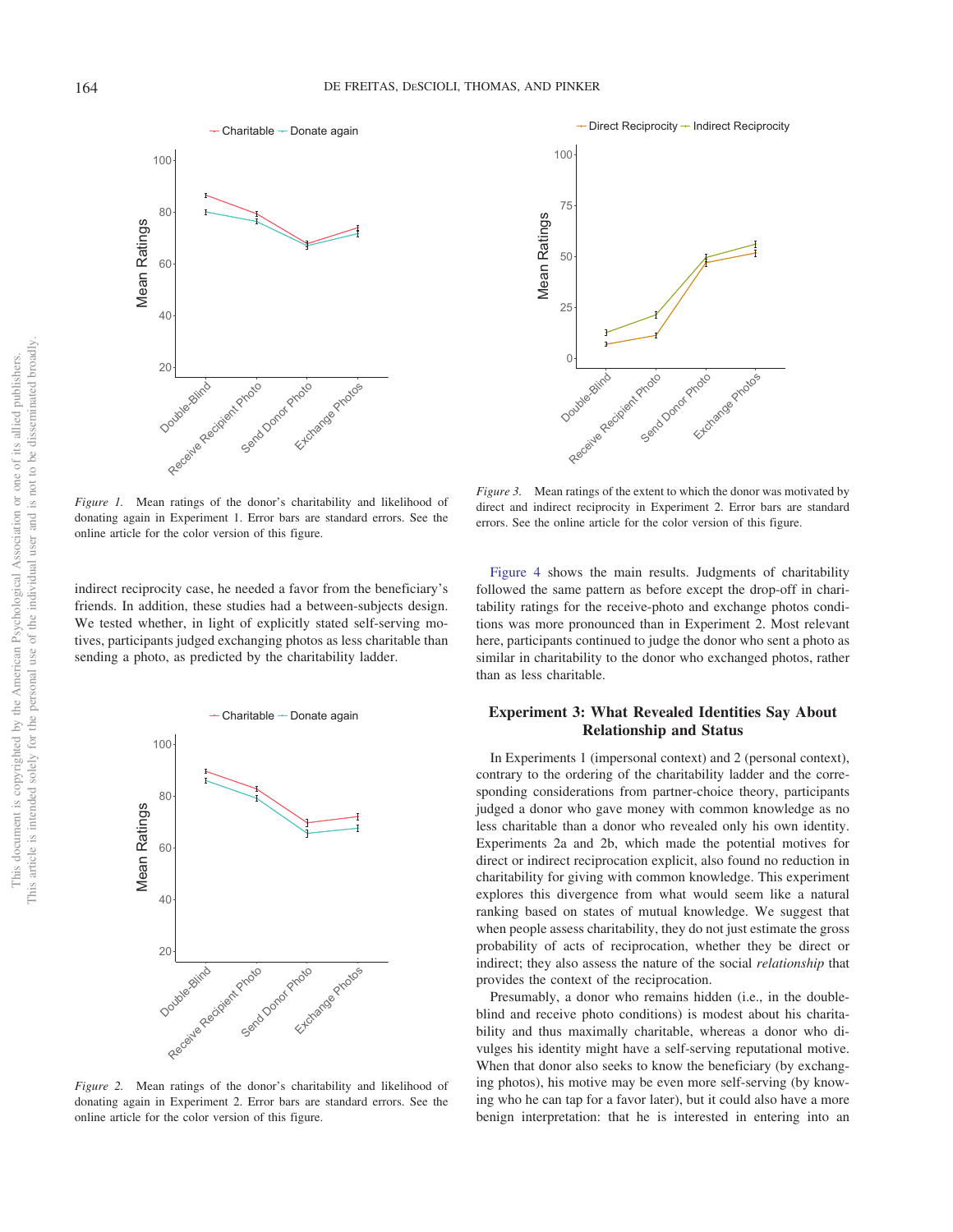

 $\div$  Charitable  $\div$  Donate again  $\div$  Friends

*Figure 4.* Mean ratings of the donor's charitability, likelihood of donating again, and desirability as a friend in (A) Experiment 2a (direct reciprocity) and (B) Experiment 2b (indirect reciprocity). Error bars are standard errors. See the online article for the color version of this figure.

ongoing and symmetrical social relationship. This relationship could take the form of a communal bond that serves as a context for spontaneous and unstinting exchange (as when Vito Corleone chided his beseecher "We've known own each other for many years, but this is the first time you came to me for help. I can't remember the last time that you invited me to your house for a cup of coffee"). The idea that people can perceive favors not just as opening moves in a series of exchanges but as invitations to consummate an ongoing relationship is consistent with the common anthropological findings that people in many cultures use gifts to form and cement relationships (van Baal, 1975), and that they distinguish communal relationships with spontaneous sharing from equality-matching relationships with calculated quid pro quo reciprocity (Fiske, 1992). Perhaps this possibility can offset the seemingly self-serving nature of a common-knowledge donation, with its implicit demand for reciprocation. Thus, the first hypothesis we test is whether observers infer that a donor who generates common knowledge by exchanging photos is seeking to initiate an ongoing cooperative relationship with the beneficiary.

A related hypothesis is that evaluators judge that donors who reveal only their own identities see themselves as higher in status than their beneficiaries, making their gift a mere costly signal of status with all its perquisites, like any other conspicuous flaunting of wealth, with no concern (indeed, perhaps even contempt) for the well-being of the beneficiaries. In contrast, a donor who exchanges photos may be seen as signaling that he sees himself as equal in status to the beneficiary, and that the gift was offered out of sheer beneficence, with no ulterior motive for dominance.

Either or both of these factors could explain why a donor whose gift is common knowledge is not judged worse than one who only reveals his identity. Here we test whether participants do in fact make these inferences, with a focus on the contrast between a

donor exchanging photos (common knowledge) and unilaterally revealing his identity.

#### **Method**

After excluding 82 participants who made comprehension errors, we arrived at a final sample of 292. The procedure was the same as in Experiment 2, with its personal context, except that the design was between-subjects, and there were two additional questions about the protagonists' relationship and status, both rated on a 100-point scale: *Do you think that Brian would be interested in meeting the family and getting to know them in the future? (definitely not interested* to *definitely interested); Do you think that Brian sees himself as equal in status to the family, or as higher in status? (definitely higher in status– definitely equal in status).*

#### **Results and Discussion**

**Charitability and likelihood of donating again.** Table 1 reports the  $2 \times 2$  ANOVAs for the charitability and likelihood of donating again measures. For charitability, we find a main effect of send photo and no interaction. For likelihood of donating again, we find no interaction and significant main effects of send photo and receive photo. We follow these up with planned comparisons for each measure. Perceptions of whether the donor was charitable and likely to donate again showed similar patterns of ratings to the previous studies (Figure 5 and Table 2): no lower with common knowledge than with a revealed donor, failing to conform to the ladder ordering, though in this case not reversing it outright.

**Initiating a relationship.** Table 3 reports the  $2 \times 2$  ANOVAs for initiating a relationship, which shows significant main effects of receive photo and send photo and no interaction. We next look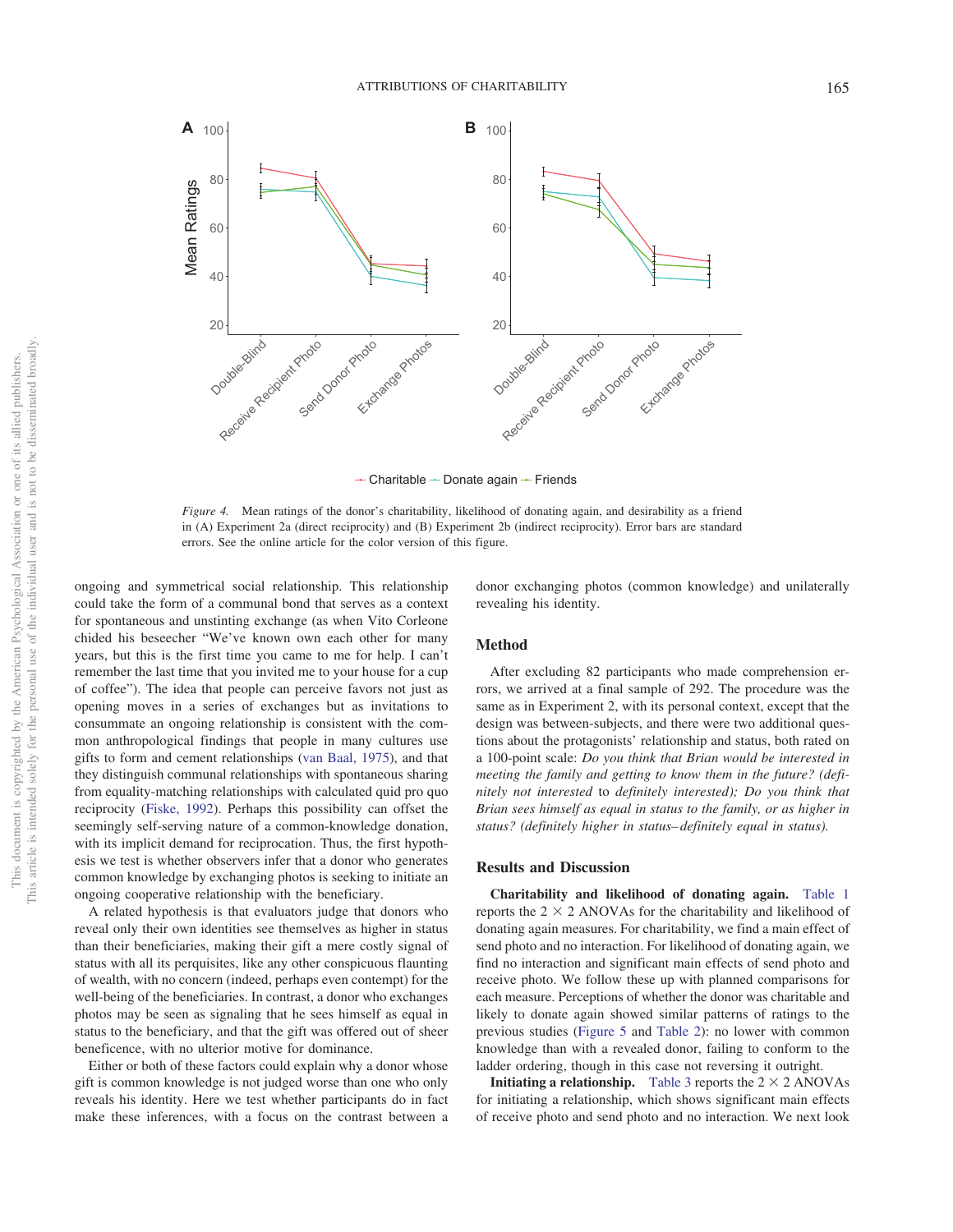Charitable Direct Reciprocity (Reversed) - Indirect Reciprocity (Reversed) Get to Know



*Figure 5.* Mean ratings of the donor's charitability, interest in a relationship, and perceived relative status in Experiment 3. We have also juxtaposed the perceived motives for direct and indirect reciprocity from Experiment 2 (personal context)—reverse-coded so that higher values indicate *less* motives for reciprocity—in order to illustrate how the various factors unveiled in Experiments 1–3 add up to produce favorable charitability judgments. Because likelihood of donating again mirrored charitability, we have omitted it from this already complicated plot. Error bars are standard errors. See the online article for the color version of this figure.

at the pattern of means. Perceptions of whether the donor was interested in initiating a relationship zigzagged across the levels: Donors who received the beneficiary's photo or exchanged photos were viewed as most interested in initiating a relationship with the beneficiary (Figure 6, Table 4). This pattern, qualitatively different from what we have seen so far, suggests that a different psychological mechanism is in play than the reciprocity calculations that have driven the other ratings. And, it may help explain the main surprise in those ratings: that participants did not judge exchanging photos as less charitable than sending a photo. Namely, if participants inferred that a photo-exchanging donor was interested in a long-term social relationship with the beneficiary, it could have

Table 3

*2* " *2 ANOVAs for Ratings of Donor Interest in Initiating a Relationship and Perceived Status Relative to the Beneficiary in Experiment 3*

| Experimental    | Initiating<br>relationship |     | Status relative to<br>beneficiary |     |  |
|-----------------|----------------------------|-----|-----------------------------------|-----|--|
| condition       |                            | ηҕ  |                                   | η՞  |  |
| Receive photo   | $46.5***$                  | .14 | .01                               | .00 |  |
| Send photo      | $7.0^{**}$                 | .02 | $12.61***$                        | .04 |  |
| Exchange photos |                            | .00 | $11.69***$                        | .03 |  |

 $^{\ast\ast} p < .01.$   $^{\ast\ast\ast} p < .001.$ 



*Figure 6.* Mean ratings of the donor's charitability and likelihood of donating again in Experiment 4. Error bars are standard errors. See the online article for the color version of this figure.

offset the negative inference that the donor was selfishly motivated by reciprocity, adding up (either across raters or across conflicting interpretations by each rater) to a more neutral evaluation of the donor's charitability. A post hoc comparison reveals that the donor who exchanged photos was also viewed as more interested in getting to know the beneficiary than the donor who only received the beneficiary's photo, presumably because establishing common knowledge shows greater willingness to strike up a relationship,  $t(160) = 2.41, p = .017, d = 0.38.$ 

If this interpretation is correct, these considerations should be specific to the conditions in which the donor reveals himself by sending or exchanging photos, because only in these conditions can the donation be interpreted in either of the two ways, reciprocity-seeking or relationship-initiating. Indeed, this was the case: Judgments of relationship intentions and charitability were

## Table 4

*Ratings of Donor Interest in Initiating a Relationship and Perceived Status Relative to the Beneficiary, Experiment 3*

|                           |      |      | Initiating relationship | Status relative to<br>beneficiary |      |                    |                     |     |
|---------------------------|------|------|-------------------------|-----------------------------------|------|--------------------|---------------------|-----|
| Experimental<br>condition | M    | SD   |                         |                                   | M    | SD                 |                     |     |
| Double-blind              | 38.9 | 23.7 | $4.2***$                | -72                               | 64.0 | $26.8$ $2.4^*$     |                     | .41 |
| Receive photo             | 56.8 | 25.6 | $2.9***$                | .49                               | 53.2 |                    | $25.5 \quad 2.8***$ | .48 |
| Send photo                | 43.8 | 27.6 | $5.3***$                | .88                               | 41.1 | $24.5 \quad 2.4^*$ |                     | .39 |
| Exchange photos           | 66.2 | 23.8 |                         |                                   |      | 28.5               |                     |     |

*Note*. The independent-sample *t*-statistics and effect sizes are from the tests comparing each condition with the one below it (hence, the fourth row is empty for each experiment). Sample sizes for each of the conditions were: 64, 76, 66, 86.

 $p < .05.$   $\longrightarrow^{*} p < .01.$   $\longrightarrow^{*} p < .001.$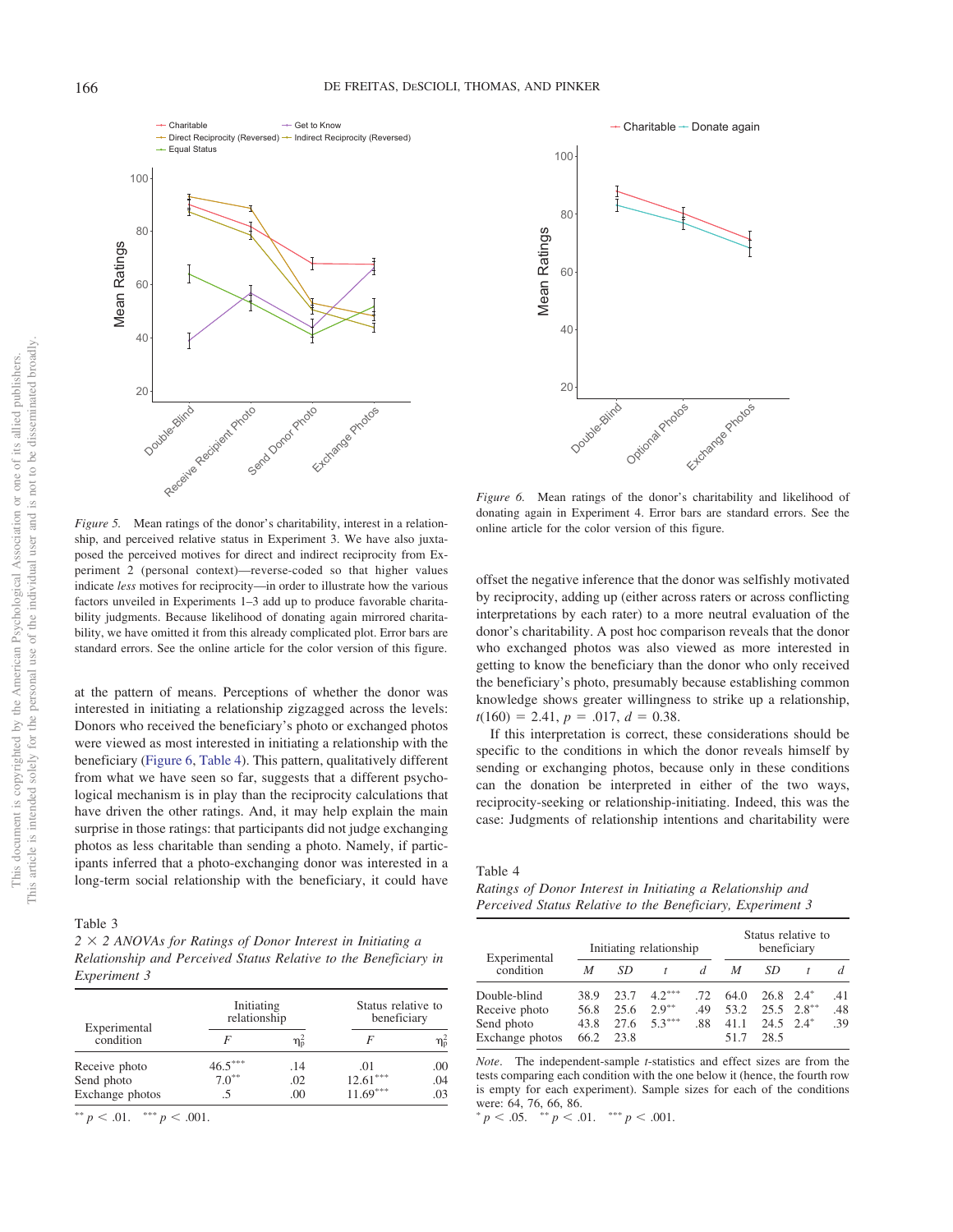significantly positively correlated when the donor sent his photo or exchanged photos, but not when the donor was double-blind or received the beneficiary's photo: double-blind,  $r(62) = -.02$ ,  $p =$ .896; receive beneficiary photo,  $r(74) = .06$ ,  $p = .617$ ; send donor photo,  $r(64) = .41$ ,  $p < .001$ ; exchange photos,  $r(84) = .65$ ,  $p <$ .001.

**Status relative to beneficiary.** For status relative to beneficiary, the  $2 \times 2$  ANOVA shows a significant interaction and main effect of send photo. Turning to the pattern of means, perceptions of whether the donor felt equal in status to the beneficiary followed the order of the charitability ladder with a familiar exception: Donors who exchanged photos were rated as acting more equal in status to their beneficiaries than donors who sent a photo (Figure 5, Table 4). These results may further explain why giving with common knowledge is viewed as no less charitable than giving with one's identity revealed: Although the photo-exchanging donor may seek future favors, he at least seems more egalitarian than one who would seem to be lording his advantage over the beneficiary by only sending his photo.

We also looked at correlations across participants between judgments of charitability and judgments of status for each of the conditions: double-blind,  $r(62) = 0.24$ ,  $p = .060$ ; receive photo,  $r(74) = 0.11$ ,  $p = .354$ ; send photo,  $r(64) = 0.27$ ,  $p = .028$ ; exchange photos,  $r(84) = 0.33$ ,  $p = .002$ . In the key conditions when the donor's identity was revealed, participants who thought the donor felt more equal to the beneficiary also judged the donor as more charitable.

Taken together, the results suggest that when a donor reveals only his own identity, observers perceive that the donor projects his superiority over the beneficiary. In contrast, a donor who exchanges photos conveys a more egalitarian disposition toward beneficiaries and possibly a willingness to initiate an ongoing communal relationship with them. This may explain the main exception in charitability ratings from the charitability ladder, in which donations with common knowledge are seen as equally or more charitable than donations with only the donor's identity revealed.

One way to understand this finding is to think back to Maimonides' own example of a donation in which the donor is known to the beneficiary but not vice versa: a well-off man carrying coins in a scarf behind his back for the poor to pick out. Though the donor cannot be accused of trying to secure a debt with the beneficiary, we still perceive such an action as haughty, highhanded, or demeaning, compared with the more socially (if not financially) egalitarian gesture of placing the money into the beneficiary's hand.

Thus, judgments of charitability are driven not by the size of the gift alone, nor by the state of mutual knowledge (and hence opportunity for reciprocity) alone, but also by the status imbalance and the donor's interest in initiating a communal relationship. This suggests that charitability is attributed relative to the context of distinct relationship types involving status and personal intimacy.

## **Experiment 4: Common Knowledge Versus Shared Knowledge**

Theories of common knowledge emphasize its logical difference from shared knowledge, which is any state of mutual knowledge that falls short of common knowledge (Chwe, 2001; Clark, 1996; Clark & Marshall, 1981; Rubinstein, 1989; Schelling, 1960; Smith, 1982). Pinker (2007), Lee and Pinker (2010), and Thomas, DeScioli, Haque, and Pinker (2014) propose that people are sensitive to this distinction whenever they must coordinate their behavior with each other. Common knowledge ratifies an understanding that each will behave in a way that works to their joint benefit, including conforming to the expectations in stable relationships such as intimates, friends, neighbors, superordinate and subordinate, or trading partners. Knowledge states short of common knowledge allow for uncertainty or deniability, and thus enable breaches of these expectations.

Here we test whether common knowledge is also potent in attributions of charitability, as suggested by the fact that four out of the eight rungs in Maimonides's Ladder are differentiated by states of mutual knowledge. Theoretically, a donor who gives with shared knowledge has imposed less of an obligation on the beneficiary to reciprocate, compared with a donor who gives with common knowledge. This is because with shared knowledge the donor and beneficiary are uncertain about whether they know each other, which creates ambiguity about the beneficiary's indebtedness to the donor. If observers are sensitive to this distinction, they should judge donors who give with only shared knowledge as more charitable than donors who give with common knowledge.

## **Method**

After excluding 55 of 236 MTurk participants who made comprehension errors, we ended up with a sample of 181. The procedure and scenario were adapted from Experiment 2 in a betweensubjects design in which the donor was described as having chosen to give money in one of three ways:

- 1. ANONYMOUS: They can donate anonymously, such that the family will never know who the donor is, and the donor will never know who the family is.
- 2. KNOW EACH OTHER: Both the donor and the family receive an envelope containing both a photo of the donor and a photo of the family. In other words, the donor knows who the family is and the family knows who the donor is, and both the family and the donor know this.
- 3. OPTIONAL KNOW EACH OTHER: The donor and the family give their photos to the townsperson. The donor chooses whether or not to receive the family's photo from the townsperson. Likewise, the family chooses whether or not to receive the donor's photo. The townsperson will keep these choices confidential so neither will know if the other side received their photo.

The third alternative is a new one that represents shared knowledge, as opposed to the common knowledge created by exchanging photos directly. After being informed of the donor's options, participants read which alternative he in fact chose. For the donor who chose Number 3, we further clarified how this created shared knowledge as follows:

Mike donated \$50 to the family, and chose Option 3. That is, both he and the family gave their photos to the townsperson, and then they got to choose whether to see the other's photo.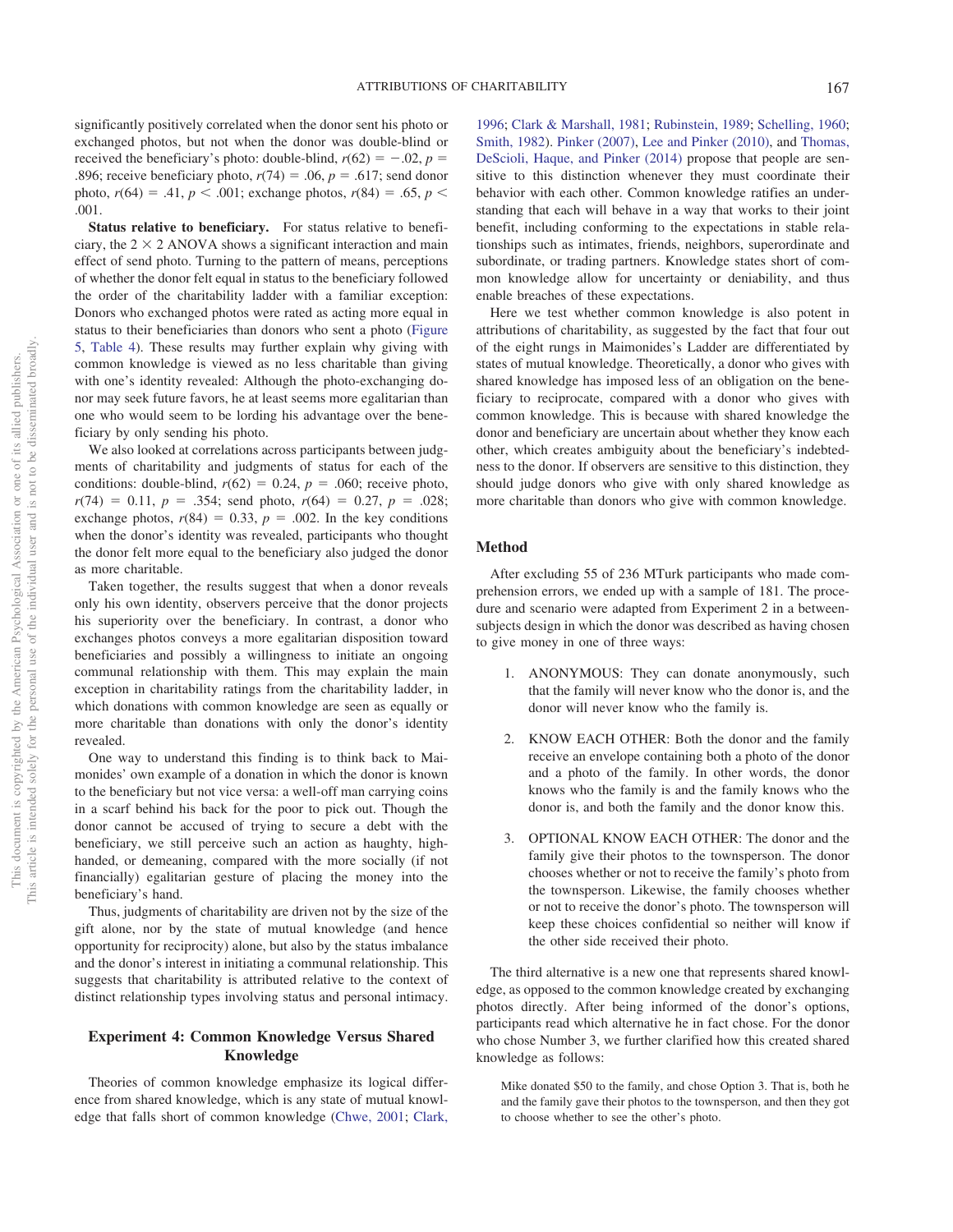As it happened, both Mike and the family ended up asking the townsperson to show them the other's photo, and the townsperson kept their choices confidential. Therefore, both sides know who the other is, but they don't know that the other side knows this.

## **Results**

One-way ANOVAs showed a main effect of knowledge state on both judgments of charitability,  $F(1, 179) = 25.3, p < .001, \eta_p^2 =$ .12; and likelihood of donating again,  $F(1, 179) = 18.3, p < .001$ ,  $\eta_p^2 = .09$ . We conducted two planned comparisons: double-blind versus optional photos, and optional photos versus exchange photos. For judgments of charitability we found that donors who gave double-blind were rated as more charitable than donors who gave with shared knowledge, who in turn were rated as more charitable than donors who gave with common knowledge (Figure 6, Table 2). We found a similar pattern for ratings of likelihood of donating again. This pattern supports the hypothesis that common knowledge, more than mere shared knowledge, ratifies the beneficiary's reciprocal obligation, and as a consequence reduces attributions of generosity to the donor.

This finding indicates that people's ascriptions of charitability are cognitively and strategically sophisticated. With both shared knowledge and common knowledge, the donor and beneficiary knew each other's identities. The critical difference was that in the exchange photos condition they also knew that they both knew this, whereas in the optional photos condition they didn't. Participants' charitability judgments picked up on this subtle distinction.

More generally, this result supports a nuanced prediction of the partner choice hypothesis. Recall that a donor who gives with common knowledge (exchange photos) cements the beneficiary's obligation to repay their favor, similar to the way that lenders use legal contracts to create common knowledge of the obligations between a creditor and debtor. In contrast, a donor who gives with shared knowledge (optional photos) imposes less of an obligation on the beneficiary because it is unclear whether each side knows the other. In this study, participants were sensitive to this crucial distinction, ascribing greater charitability to the donor who made the photos optional, even though both sides privately chose to retrieve the other's photo. Moreover, this finding confirms a distinctive prediction of partner choice that does not follow from major alternative accounts, such as traditional reciprocity or classic attribution theories that do not make reference to cooperative strategies.

#### **Experiment 5: The Price of Reputation**

In Experiment 5, we quantify how much participants weigh a donor's anonymity, which does not materially affect a beneficiary's well-being, relative to the amount of the donation, which does. Specifically, we asked them to compare the charitability of a donor who gave a double-blind donation of \$10,000 with another who revealed his identity while donating a specific amount, which varied between participants. This titration method allowed us to zero in on the switch point at which a revealed donor's gift is large enough to equal or exceed the charitability of a double-blind donor. We varied the amount of the revealed donation first in broad increments (e.g., 1x, 2x, 3x), and, after finding a switch point between 1x and 2x, we then varied the revealed donation in finer increments that afforded higher resolution near the switch point (e.g., \$12k, \$14k, etc.).

We conduct separate titrations for three kinds of revealed donor: ones who send a photo, exchange photos, or deliver the gift in person. Technically, the latter two do not differ in level of knowledge: Both are common knowledge. But previous research argues that people infer common knowledge based on particular cues (Pinker, 2007; Thomas et al., 2016), and face-to-face contact is likely to be a particularly powerful cue that generates commonknowledge.

## **Method**

In the send photo condition, we excluded 172 MTurk participants who made comprehension errors (the questions are included in the online supplemental materials), yielding a final sample of 555 ( $M_{\text{age}} = 38$ ; 46% female). In the exchange photos condition, we excluded 184 participants, yielding a final sample of 530  $(M<sub>age</sub> = 20; 54\%$  female). In the in-person condition, we excluded 167, yielding a final sample of 475 ( $M_{\text{age}} = 38$ ; 61% female).

Participants read about two donors, one who made a doubleblind donation (\$10,000), and another who revealed his identity while donating a specific amount, which varied in betweensubjects conditions (specified below). In three separate titrations, we compared the double-blind donor with a donor who sent a photo, exchanged photos, or gave in person.

In the send photo condition, participants read:

Ashborne is small town where everyone knows each other. During one year, a few dozen families in a poor neighborhood are affected by a severe flood and become homeless. It costs \$1000 per family to provide temporary food and shelter for a month while their homes are being repaired.

The local newspaper has asked the citizens of Ashborne to please help by mailing \$1000 checks to the local municipality, who will then distribute these donations to the homeless families without revealing who these beneficiaries are.

One donor decides to help anonymously by sending 10 envelopes with no return address containing \$1000 each.

A second donor sends [X] envelopes containing \$1000 each to [X] families, and the envelopes also include the donor's business card with his name and a photo of himself.

Participants then answered a forced-choice question:

Who do you think is a more charitable person? The donor who gives 10 donations of \$1000 anonymously, or the donor who gives [X] donations of \$1000 sent with the donor's business card.

The exchange photos condition was introduced as follows: "Donors can drop off the checks at the shelter either by giving them to the shelter director to distribute to a family or by requesting to share photos with each beneficiary, which means that both the donor and beneficiary receive an envelope with each other's photos." Then, it said that the second donor in fact chose this second option.

The in-person condition was introduced in the same way except that the second option was described as follows: ". . . or by handing them directly to the family in person." Then, it said that the second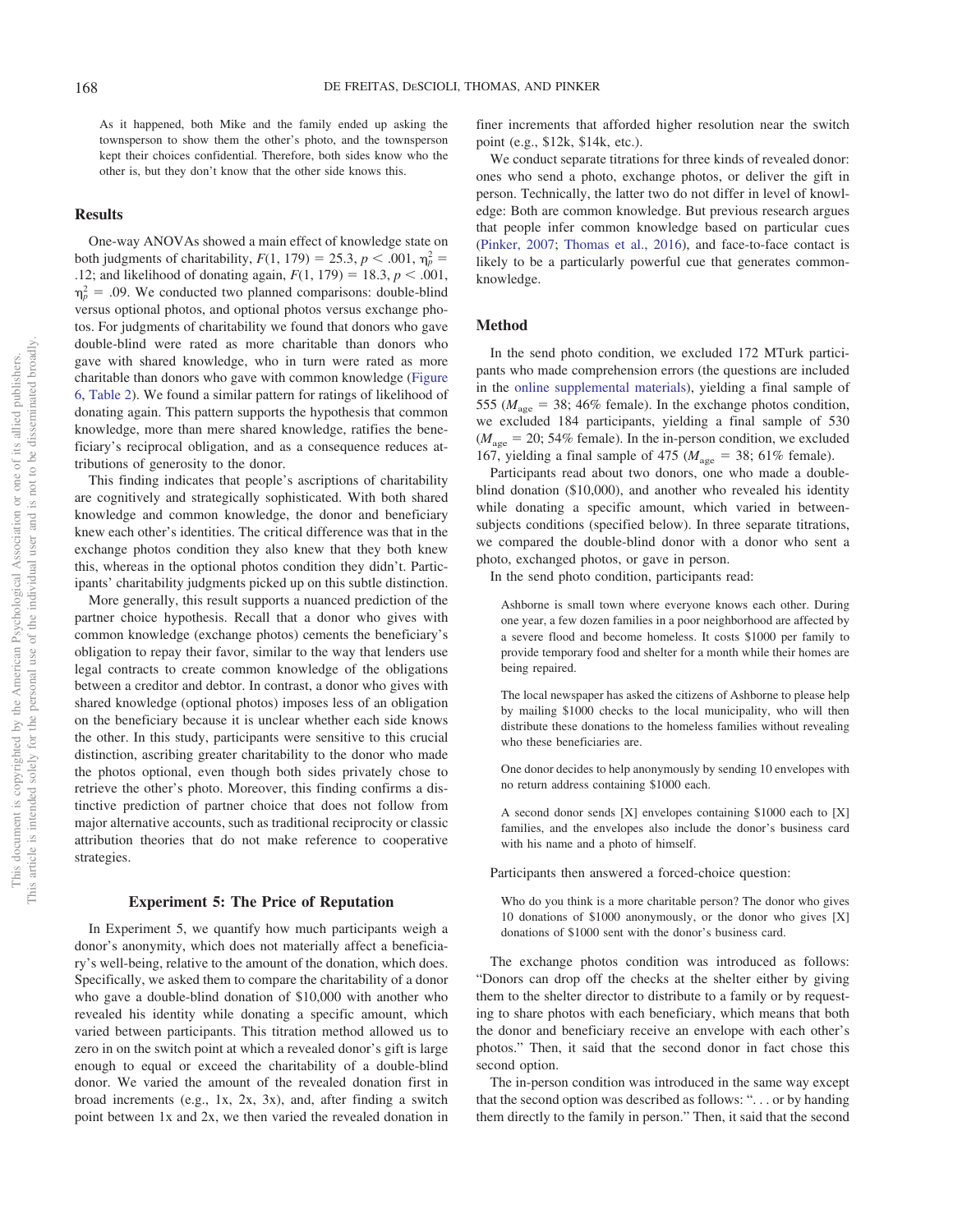donor had chosen this option. See the online supplemental materials for the full vignettes and comprehension questions.

## **Results and Discussion**

Table 5 and Figure 7 show the results. For the donor who sent his photo, we found, surprisingly, that there was *no* amount he could give to make himself appear as charitable as a double-blind donor—not even 100 times as much money. Participants' evaluations thus showed a striking insensitivity to magnitude (Fetherstonhaugh, Slovic, Johnson, & Friedrich, 1997). To ensure that this extreme finding was not due to the materials being biased to suggest a crass commercial motive, we ran three follow-up studies in which we specified that he had the same income and assets as the doubleblind donor and that he revealed his identity without using a business card (which could imply a direct solicitation). The pattern of ratings was the same (see online supplemental materials).

With the donor who exchanged photos, participants started to consistently favor him when he gave roughly four times as much money as the double-blind donor. With the donor who gave in person, participants began to consistently favor him when he gave twice as much as the double-blind donor. The fact that participants preferred the donor who gave in person over the donor who exchanged photos might be because an in-person donation indicates the donor's interest in a forming an ongoing relationship with the beneficiary (similar to the findings from Experiment 3).

Finally, we compared perceptions of altruistic traits across the conditions. Participants generally viewed the donor who sent a photo as less charitable than the donor who exchanged photos or who gave in person (see Figure 7). For instance, if we focus on revealed donors who gave twice as much as the anonymous donor, we see that participants judged the one who sent his photo unfavorably compared to the one who exchanged photos ( $p = .008$ , Fisher's exact test) or who gave in person ( $p < .001$ , Fisher's exact test). This violation of the ordering of the charitability ladder, with common knowledge not being judged as least charitable, is consistent with the previous experiments.

## **Experiment 6: The Beneficiary's Perspective**

The previous experiments examined participants' judgments from the perspective of an impartial third-person observer. We

now look at how participants view charity from the perspective of the beneficiary. Our previous results show that an observer's judgments of charitability diverge from what is materially best for the beneficiary. Beneficiaries, whose first priority is not choosing among partners but improving their lives, may see things different, and prefer to receive more money than less money, while caring less about how the gift was given.

In particular, partner choice theory predicts that observers' judgments of donors will not necessarily match the beneficiaries' preferences, because they face different problems: The observer evaluates the donor's generous disposition, while the beneficiary aims to evaluate disposition *and* maximize the immediate benefits he or she receives from the donor. This theory predicts a discrepancy in which observers praise more righteous donors while beneficiaries prefer greater benefits, caring less about righteousness. This mismatch could be quite consequential: It means that observers could criticize and deter donations that would most help beneficiaries.

We examined this possibility by asking participants to put themselves in the shoes of the beneficiary and to indicate whether they preferred to receive a small gift from a double-blind donor or a larger gift from a donor who includes his photo with the check. Participants also judged which donor was more charitable. We compared these decisions with a control condition in which participants took the role of an observer who judged which donor was more charitable.

The key comparison is between what beneficiaries say they would prefer (larger gift or anonymous donor) versus who observers judge as more charitable. This approach mirrors classic work on moral hypocrisy (Batson & Thompson, 2001; Batson, Thompson, Seuferling, Whitney, & Strongman, 1999), which examines discrepancies between what observers say that others should do versus what they choose to do themselves. For instance, this work found that participants say that others should flip a coin to fairly allocate a boring task to themselves or a partner, but when choosing themselves, participants do not actually flip the coin or abide by the outcome. We test for analogous discrepancies by comparing participants' judgments in different roles (observer or beneficiary) for the same set of gifts with measures that are specific to each role (judging or receiving).

## Table 5

*Proportion Who Chose the Revealed Donor as More Charitable Than the Double-Blind Donor Who Gave \$10,000*

| Send photo |                  |      |         |          | Exchange photos  |      |         | In person |                  |      |         |
|------------|------------------|------|---------|----------|------------------|------|---------|-----------|------------------|------|---------|
| Donation   | $\boldsymbol{n}$ | $\%$ | n       | Donation | $\boldsymbol{n}$ | $\%$ | n       | Donation  | $\boldsymbol{n}$ | $\%$ |         |
| 10,000     | 68               | 4    | < 0.001 | 10,000   | 68               | 12   | < 0.001 | 10,000    | 60               | 13   | < 0.001 |
| 12,000     | 63               | 21   | < 0.001 | 20,000   | 63               | 57   | .314    | 12,000    | 62               | 55   | .526    |
| 14,000     | 60               | 22   | < 0.001 | 30,000   | 60               | 55   | .519    | 14,000    | 51               | 61   | .161    |
| 16,000     | 62               | 29   | .001    | 32,000   | 62               | 63   | .056    | 16,000    | 57               | 67   | .016    |
| 18,000     | 62               | 34   | .015    | 34,000   | 53               | 58   | .272    | 18,000    | 61               | 59   | .200    |
| 20,000     | 66               | 33   | .009    | 36,000   | 59               | 69   | .004    | 20,000    | 57               | 65   | .033    |
| 50,000     | 53               | 45   | .583    | 38,000   | 60               | 60   | .155    | 30,000    | 58               | 74   | < 0.001 |
| 100,000    | 59               | 56   | .435    | 40,000   | 53               | 66   | .027    | 40,000    | 69               | 71   | < 0.001 |
| 1000,000   | 62               | 47   | .704    | 50,000   | 52               | 71   | .003    | 50,000    | 56               | 73   | < 0.001 |

*Note*. *Donation* refers to the dollar amount given by the revealed donor. The double-blind donor always gave \$10,000. *p* values are derived from a two-tailed binomial test of whether the observed percentage differed from 50%.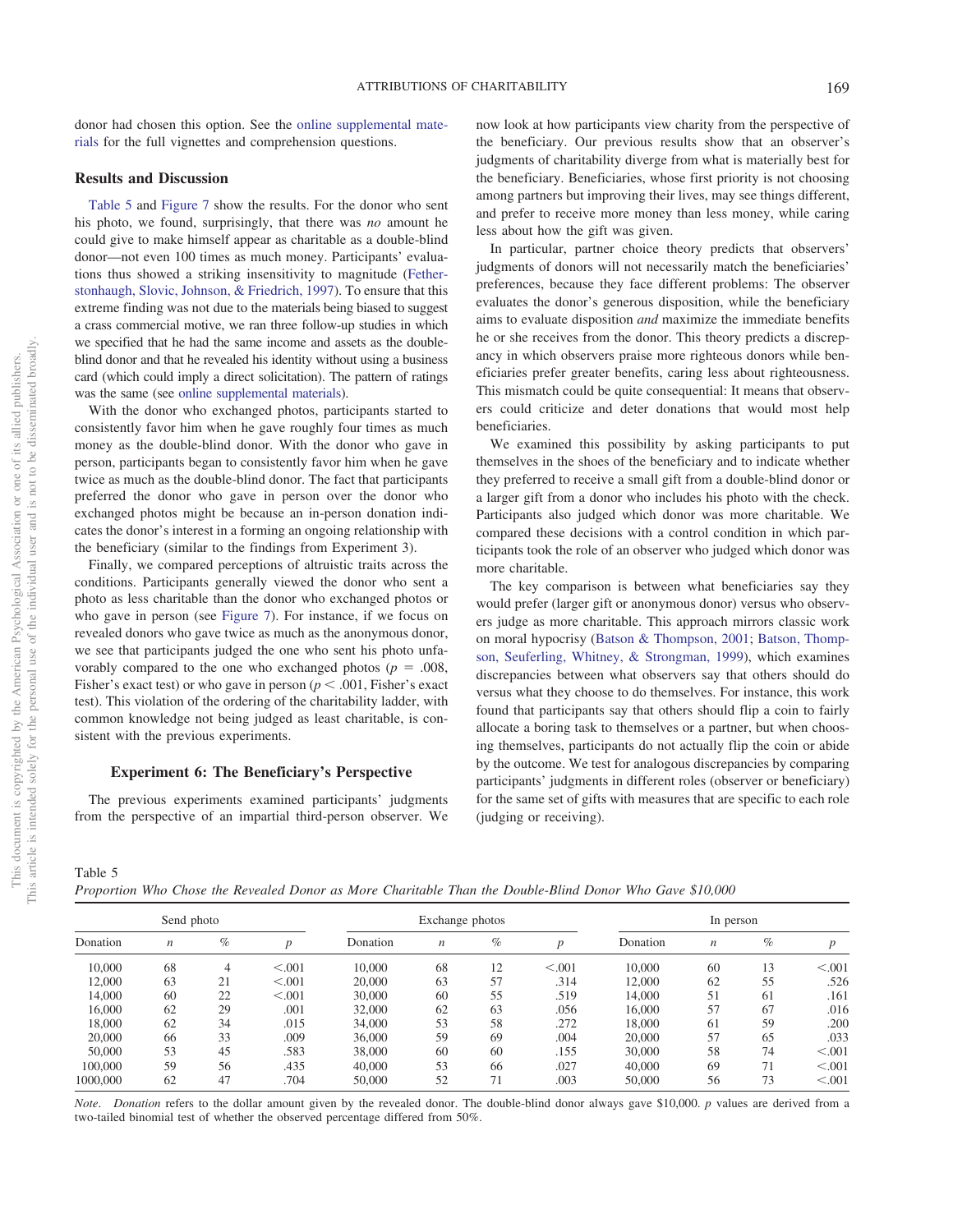

*Figure 7.* Titration results for Experiment 5. The *x*-axis shows the multiple by which the revealed donor's gift exceeded the double-blind donor's gift of \$10,000. The shaded region indicates an approximate range for values that do not significantly differ from 50%, such that values below it indicate significant preference for the double-blind donor, and values above it indicate significant preference for the revealed donor. See Table 5 for exact significance levels.

## **Method**

After excluding 42 participants who made comprehension errors (using the same items as in Experiment 5), we ended up with a sample of 114 ( $M_{\text{age}} = 37$ ; 51% female). Participants were assigned to the observer or beneficiary condition, and they read a vignette in which their town was hit by a flood (similar to Experiment 5). In the observer condition, they chose which donor was more charitable: one who gives \$10,000 double-blind or one who gives \$20,000 with their photo. In the beneficiary condition, participants read:

Imagine that you are a member of one of the families affected by the flood and are currently staying at the emergency shelter. The director tells you that there have been a number of donations and you can choose between two of them. One donation is for \$10,000 and is anonymous, and the other donation is for \$20,000 and includes the donor's photo. Which donation would you choose to receive?

After making this choice, participants also answered which donor they thought was more charitable.

#### **Results and Discussion**

As in Experiment 5, participants who took the observer's perspective were divided about who was more charitable, 48% picking the revealed donor who gave \$20,000 with the photo, a proportion that did not differ from 50% ( $p = .90$ , binomial test). In contrast, among participants who took the beneficiary's perspective,  $85\%$  ( $p < .001$ ) chose the larger donation from the revealed donor, and a slight majority (65%,  $p = .036$ ) said that he was the more charitable.

Imagined beneficiaries were significantly more likely than observers to choose the larger gift from the revealed donor over the smaller gift from the anonymous one ( $p < .001$ , Fisher's exact test), and marginally  $(p = .089)$  more likely to judge him as more charitable. The fact that beneficiaries showed only a marginal difference in judgments of charitability suggests that they are sensitive to how the donor gives, even if they choose to take a bigger gift because they want the money. Indeed, it's possible that the only reason that their ratings were even marginal is because they experienced a sort of "spillover" effect of positivity after hypothetically receiving the bigger gift.

In a supplemental Experiment 6a (see online supplemental materials for full details), we test an analogous scenario where participants take the perspective of the *donor.* We find that as donors, participants are more likely to say they would send their gift with a photo rather than stay anonymous, compared with observers judging charitability, who favored the anonymous gift. This contrast depending on the kind of judgment being made is consistent with the idea that, like beneficiaries, donors have different interests than observers; specifically, donors gain by promoting their reputation.

Overall, these results confirm that observers are more concerned about whether a donor has a generous disposition, whereas beneficiaries are more concerned about the amount of the donation. The results also show a kind of moral hypocrisy that is related to findings from previous research on altruism (Batson & Thompson,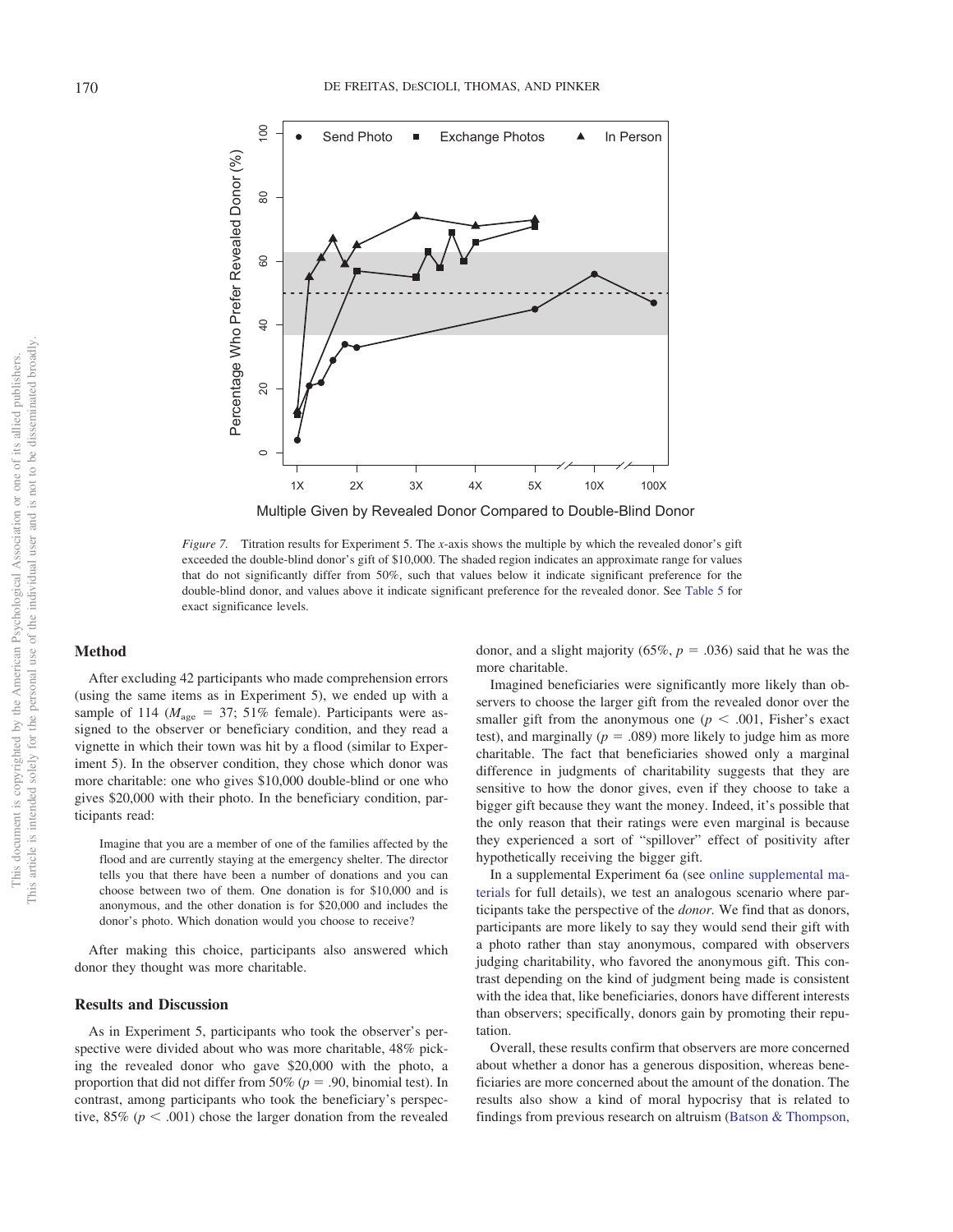2001; Batson et al., 1999;). Batson and Thompson (2001) argue that such effects occur because people surrender their goal to be moral when they have to endure the costs of being moral, and they characterize the difference as a form of hypocrisy. Our results point to a similar inconsistency: As beneficiaries, participants said they preferred the larger gift; but as observers, who did not receive the gift themselves, they judged the larger gift as less charitable than the anonymous one.

#### **General Discussion**

We began by asking why people are so impressed by anonymous charitable giving when anonymity makes no difference to the welfare of the beneficiaries, noting that the preference is so pervasive that it manifests itself both in popular culture and in philosophical analyses, from Maimonides in the 12th Century to those in the present. Drawing on partner choice theory, we hypothesized that people's judgments of charity are attuned to cues of a donor's generous disposition, including the way the donor reveals his or her identity. These cues affect people's attributions of a generous or selfish disposition to the donor, a disposition which is thought to generalize across beneficiaries and situations (Gilbert & Malone, 1995; Kelley, 1967) and thus give the observers a reason to seek out generous donors. This allowed us to explain the ordering of four of the rungs in Maimonides' ladder of giving from most to least charitable (the donor gives double-blind, reveals the beneficiary but not himself, reveals himself but not the beneficiary, and generates common knowledge of each other's identities). We proposed that these rungs decrease in perceived charitability because the donor creates more opportunities and obligations for receiving future favors in return, making him appear less dispositionally charitable and thus less desirable as a cooperation partner.

Experiments 1–2 found that participants' judgments largely followed this hierarchy, supporting the partner choice account, with a notable exception: They did not judge a donor who gave with common knowledge as less charitable than a donor who only revealed himself. We hypothesized that while common knowledge may add an obligation for the beneficiary to repay the gift, it could also signal a desire for a symmetrical relationship of communal sharing without quid pro quo obligations or differences in status or authority, like a friendship. Experiment 3 tested this conjecture and confirmed that a donor who exchanged photos rather than sent one unilaterally was perceived as more interested in an ongoing relationship and as more likely to view the beneficiary as a social equal. These positive inferences may have partially offset the negative inference that the donor wished to call in a favor in the future.

Experiment 4 tested a distinctive prediction from the partner choice hypothesis, by leveraging the difference between common knowledge and shared knowledge (Thomas et al., 2014): While common knowledge cements an obligation to repay, lesser states of shared knowledge leave more leeway. This predicts that participants will see a donor as more generous when he gives with shared knowledge (the donor and beneficiary know who each other are, but they do not know that other one knows this) than when the donor gives with common knowledge. That is what we found: When the donor gave the beneficiary the option of finding out who gave the gift, leaving the donor uncertain whether the beneficiary

did so, participants judged him as more charitable than when the two simply exchanged photos. In both cases, the donor knew who the beneficiary was and vice versa, but only in the common knowledge condition did both parties also know that they each knew this.

Experiment 5 aimed to quantify the difference in charitability between an anonymous donation and several forms of revealed donations, using a titration method to find the switch point at which a revealed donor's gift is judged as more charitable than a double-blind gift. Surprisingly, we found that when donors send a photo (a blatant signal of the beneficiary's indebtedness), there is *no* greater amount of money (even 100 times as much) that they can give to make them appear more charitable than a double-blind donor. In contrast, when donors give while exchanging photos or in person, they can potentially appear more charitable than the double-blind donor, provided they give roughly four times and twice as much money, respectively.

Finally, Experiment 6 tested an additional prediction of the partner choice account based on the perspective of the one doing the judging (assessed by asking participants to imagine themselves in the shoes of one of the parties in a charitable act). The Ladder of Charity, and its interpretation within the theory of partner choice, applies to an observer evaluating a donor's dispositional charitability. The theory implies that beneficiaries and donors should see things differently: A beneficiary should be more concerned with the amount of the gift; a donor with promoting his reputation. Experiment 6 confirmed that imagined beneficiaries preferred a large revealed gift to a small anonymous one, but observers judged the small anonymous one to be more charitable. The results underscore how the incongruent goals of observers and beneficiaries affect their judgments of charitability: observers may deprecate the very sorts of gifts that beneficiaries prefer. The divergence can also lead to a certain kind of hypocrisy, where how people judge others as donors diverges from how people prefer to receive gifts when they are in the beneficiary's shoes.

#### **Partner Choice and Mental State Reasoning**

These experiments could provide insight into the coevolution of partner choice and mental state reasoning in the human lineage. We humans have sophisticated abilities for mental state reasoning that allow us to keep track of different people's beliefs and desires, including recursive beliefs about others' beliefs (e.g., reviewed in Frith & Frith, 2003). As humans evolved these abilities, they could put them to use in choosing the best partners in the implicit cooperation marketplace. A skilled mentalizer who observes an act of giving can go beyond a donor's mere behavior and decipher the donor's underlying motives and thus his or her disposition for unstinting generosity. Indeed, we saw that people in our experiments were sensitive not only to clear cues to disposition such as a willingness to give double-blind, but also took into account subtle details such as whether the gift was shared knowledge or common knowledge.

#### **Relevance to Charitable Organizations**

Many donors to charity want to be acknowledged for their gifts. Objectively, this does not diminish the good they can do, especially if this motive can be leveraged to do even more good.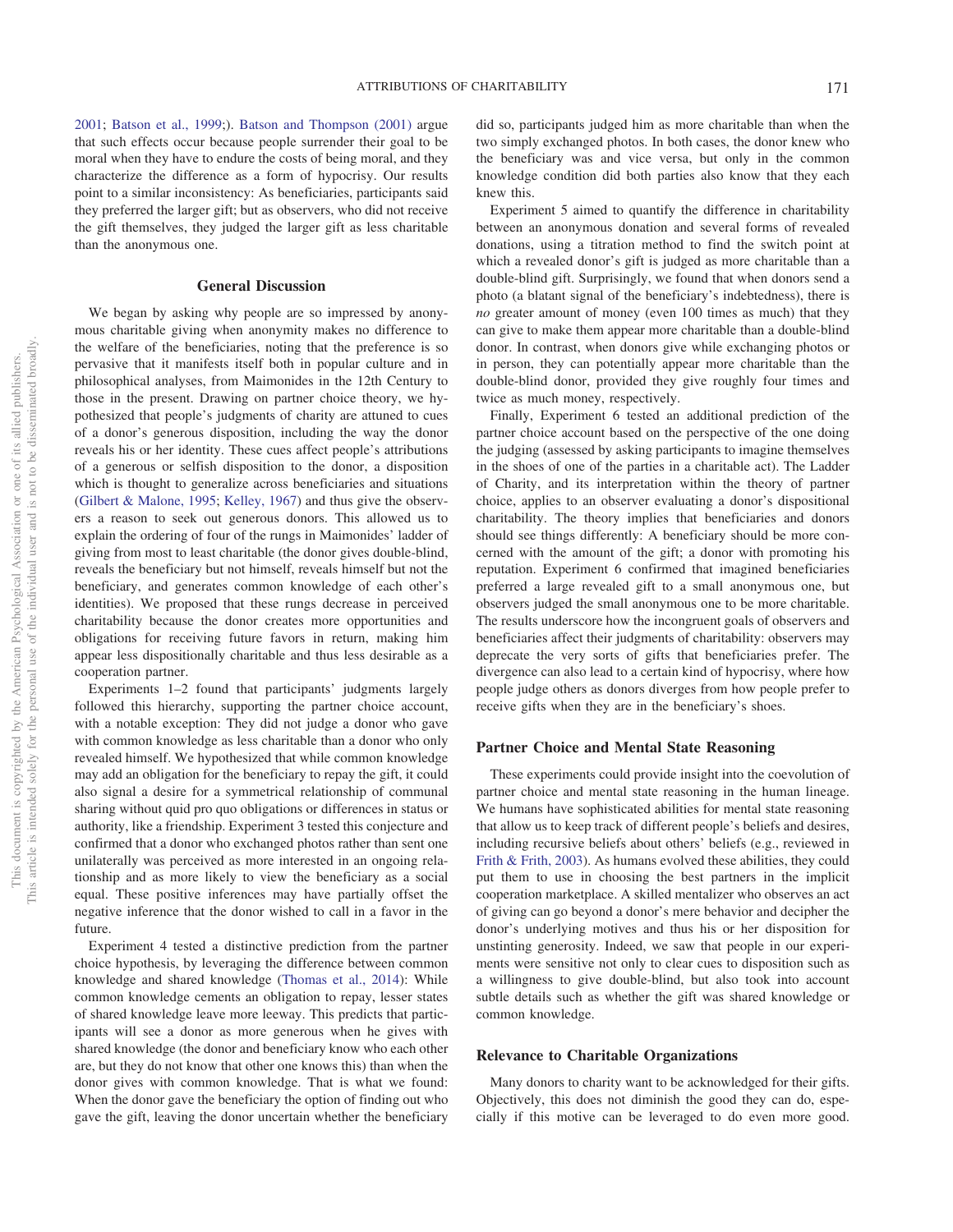Donors who anticipate praise may be likelier to donate now and in the future, and may donate more generously. Hence, charitable organizations face the challenge of satisfying this desire while ensuring that donors do not, ironically, end up being viewed as uncharitable, which could ultimately reduce donations.

The current experiments suggest that at least one approach already employed by charitable organizations may achieve this goal. Many charitable organizations ask big donors to go on tours in which they become personally involved with the beneficiaries. These tours may satisfy at least some of the evolved psychological criteria for being involved directly with beneficiaries and the community. The tours may signal that the donors are not just motivated by a concern with their reputations, that they are not asserting a higher status than the beneficiaries, and that they are genuinely interested in establishing relationships with those in need. (We note that even the world's largest charity driven by rigorous evaluation of efficacy, the Bill and Melinda Gates Foundation, often features photographs of the eponymous donors mingling with beneficiaries in the developing world.) More generally, we hope that empirical studies and theoretical analyses of the evolved psychology of altruism can inform, and be informed by, the best practices in institutional charitable giving.

#### **References**

- Barclay, P. (2016). Biological markets and the effects of partner choice on cooperation and friendship. *Current Opinion in Psychology, 7,* 33–38. http://dx.doi.org/10.1016/j.copsyc.2015.07.012
- Batson, C. D., & Thompson, E. R. (2001). Why don't moral people act morally? Motivational considerations. *Current Directions in Psychological Science, 10,* 54 –57. http://dx.doi.org/10.1111/1467-8721.00114
- Batson, C. D., Thompson, E. R., Seuferling, G., Whitney, H., & Strongman, J. A. (1999). Moral hypocrisy: Appearing moral to oneself without being so. *Journal of Personality and Social Psychology, 77,* 525–537. http://dx.doi.org/10.1037/0022-3514.77.3.525
- Baumard, N., André, J. B., & Sperber, D. (2013). A mutualistic approach to morality: The evolution of fairness by partner choice. *Behavioral and Brain Sciences, 36,* 59 –78. http://dx.doi.org/10.1017/S0140525X11002202
- Chwe, M. S. Y. (2001). *Rational ritual: Culture, coordination, and common knowledge*. NJ: Princeton University Press.
- Clark, H. H. (1996). *Using language*. UK: Cambridge University Press. http://dx.doi.org/10.1017/CBO9780511620539
- Clark, H. H., & Marshall, C. R. (1981). Definite reference and mutual knowledge. In A. K. Joshi, B. L. Webber, & I. A. Sag (Eds.), *Elements* of discourse understanding (pp. 10-63). UK: Cambridge University Press.
- Cosmides, L., & Tooby, J. (1994). Better than rational: Evolutionary psychology and the invisible hand. *The American Economic Review, 84,* 327–332.
- Critcher, C. R., & Dunning, D. (2011). No good deed goes unquestioned: Cynical reconstruals maintain belief in the power of self-interest. *Journal of Experimental Social Psychology, 47,* 1207–1213. http://dx.doi .org/10.1016/j.jesp.2011.05.001
- Crump, M. J., McDonnell, J. V., & Gureckis, T. M. (2013). Evaluating Amazon's Mechanical Turk as a tool for experimental behavioral research. *PLoS ONE, 8,* e57410. http://dx.doi.org/10.1371/journal.pone .0057410
- Curry, O., & Chesters, M. J. (2012). "Putting ourselves in the other fellow's shoes:" The role of "theory of mind" in solving coordination problems. *Journal of Cognition and Culture, 12,* 147–159. http://dx.doi .org/10.1163/156853712X633974
- Dawkins, R. (1976). *The selfish gene*. New York, NY: Oxford University Press.
- Dunlap, D. W. (1997). *\$3 million zoo gift revoked because plaque is too small*. Retrieved from http://www.nytimes.com/1997/05/15/nyregion/3 million-zoo-gift-revoked-because-plaque-is-too-small.html
- Fetherstonhaugh, D., Slovic, P., Johnson, S., & Friedrich, J. (1997). Insensitivity to the value of human life: A study of psychophysical numbing. *Journal of Risk and Uncertainty, 14,* 283–300. http://dx.doi.org/10 .1023/A:1007744326393
- Fiske, A. P. (1992). The four elementary forms of sociality: Framework for a unified theory of social relations. *Psychological Review, 99,* 689 –723. http://dx.doi.org/10.1037/0033-295X.99.4.689
- Frith, U., & Frith, C. D. (2003). Development and neurophysiology of mentalizing. *Philosophical Transactions of the Royal Society of London Series B, Biological Sciences, 358,* 459 – 473. http://dx.doi.org/10.1098/ rstb.2002.1218
- Gilbert, D. T., & Malone, P. S. (1995). The correspondence bias. *Psychological Bulletin, 117,* 21–38. http://dx.doi.org/10.1037/0033-2909.117 .1.21
- Hagen, E. H., & Hammerstein, P. (2006). Game theory and human evolution: A critique of some recent interpretations of experimental games. *Theoretical Population Biology, 69,* 339 –348. http://dx.doi.org/10.1016/ j.tpb.2005.09.005
- Hamilton, W. D. (1996). *Narrow roads of gene land* (Vol. 1). New York, NY: Freeman.
- Hardy, C. L., & Van Vugt, M. (2006). Nice guys finish first: The competitive altruism hypothesis. *Personality and Social Psychology Bulletin, 32,* 1402–1413. http://dx.doi.org/10.1177/0146167206291006
- Kelley, H. H. (1967). Attribution theory in social psychology. *Nebraska Symposium on Motivation, 15,* 192–238.
- Krasnow, M. M., Delton, A. W., Tooby, J., & Cosmides, L. (2013). Meeting now suggests we will meet again: Implications for debates on the evolution of cooperation. *Scientific Reports, 3,* 1747. http://dx.doi .org/10.1038/srep01747
- Lee, J. J., & Pinker, S. (2010). Rationales for indirect speech: The theory of the strategic speaker. *Psychological Review, 117,* 785– 807. http://dx .doi.org/10.1037/a0019688
- Lin-Healy, F., & Small, D. A. (2013). Nice guys finish last and guys in last are nice: The clash between doing well and doing good. *Social Psychological & Personality Science, 4,* 692– 698. http://dx.doi.org/10.1177/ 1948550613476308
- Maimonides, M. (1170/1180). Laws of gifts to the poor. *Mishneh torah, 10,* 7–14.
- Miller, C. B. (2018a). Generosity: A preliminary account of a surprisingly neglected virtue. *Metaphilosophy, 49,* 216 –245. http://dx.doi.org/10 .1111/meta.12298
- Miller, C. B. (2018b). *True generosity involves more than just giving*. Retrieved from https://aeon.co/ideas/true-generosity-involves-morethan-just-giving
- Newman, G. E., & Cain, D. M. (2014). Tainted altruism: When doing some good is evaluated as worse than doing no good at all. *Psychological Science, 25,* 648 – 655. http://dx.doi.org/10.1177/0956797613504785
- Noë, R., & Hammerstein, P. (1995). Biological markets. *Trends in Ecology & Evolution, 10,* 336 –339. http://dx.doi.org/10.1016/S0169- 5347(00)89123-5
- Nowak, M. A., & Sigmund, K. (2005). Evolution of indirect reciprocity. *Nature Reviews, 437,* 1291–1298.
- Pallotta, D. (2009). *Uncharitable: How restraints on nonprofits undermine their potential*. Lebanon, NH: University Press of New England.
- Pinker, S. (2007). *The stuff of thought: Language as a window into human nature*. New York, NY: Viking.
- Rubinstein, A. (1989). The electronic mail game: Strategic behavior under "almost common knowledge." *The American Economic Review, 79,* 385–391.
- Ruddy, A. S. (Producer), & Coppola, F. F. (Director). (1972). *The godfather* [Motion Picture]. United States: Paramount Pictures.